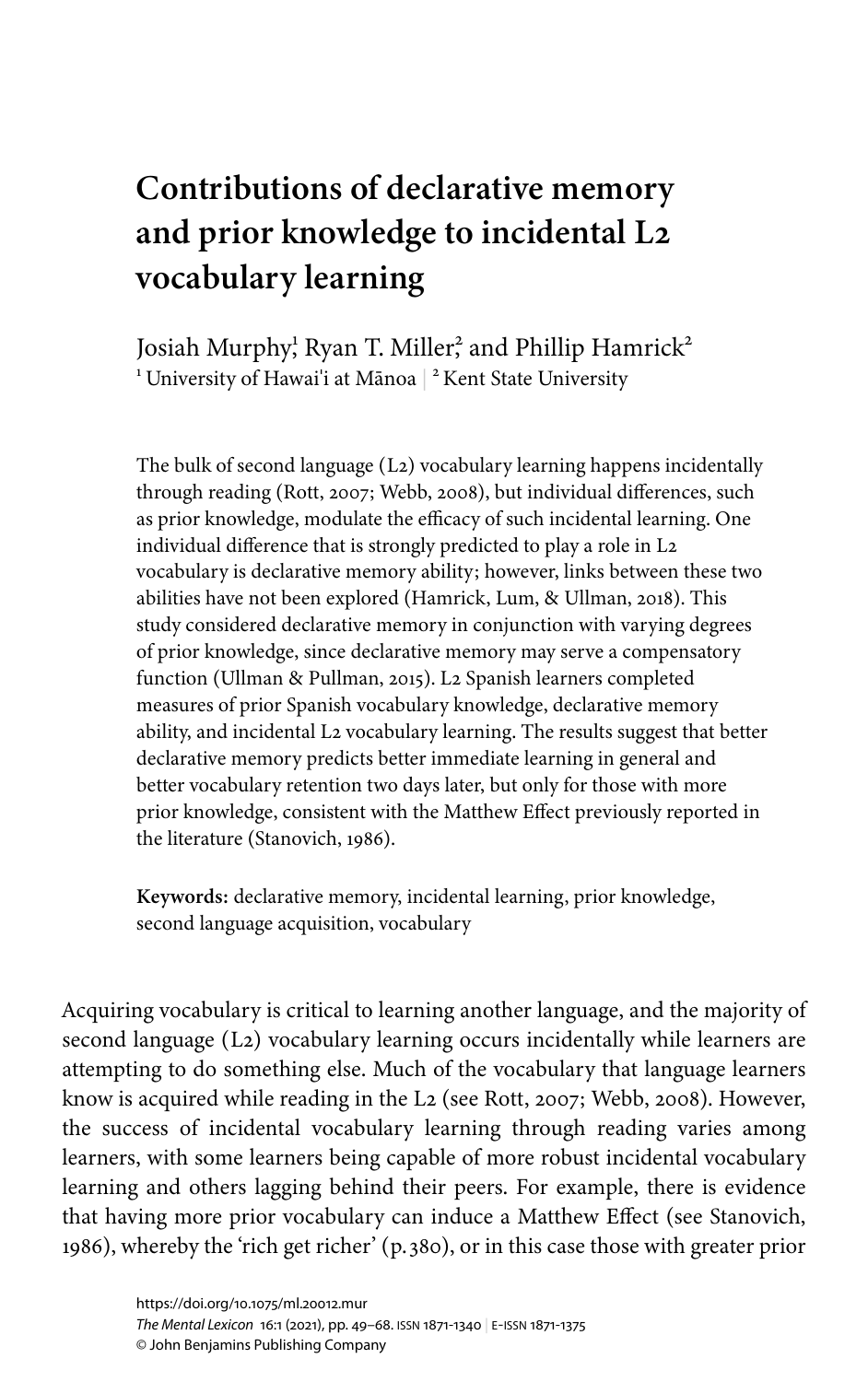vocabulary knowledge are better able to learn new vocabulary incidentally while reading (see [Pulido, 2003](#page-18-3), [2007;](#page-18-4) [Pulido & Hambrick, 2008;](#page-18-5) [Webb & Chang, 2015\)](#page-19-2). There are other individual differences that appear consequential for incidental learning of L2 vocabulary as well. Indeed, recent studies have examined effects of individual differences such as working memory, motivation, age, enjoyment, topic interest and familiarity, first language reading ability, and L2 proficiency and processing experience (see [Elgort & Warren, 2014](#page-17-1); [Koda & Miller, 2018;](#page-17-2) [Lee &](#page-17-3) [Pulido, 2017](#page-17-3); [Malone, 2018;](#page-17-4) [Papi, 2018;](#page-17-5) [Pulido & Hambrick, 2008;](#page-18-5) [Zhao, Guo,](#page-19-3) [Biales, & Olszewski, 2016\)](#page-19-3). Despite this growing body of research, one individual difference that may be critical for L2 vocabulary – yet has been largely ignored – is declarative memory.

#### **Declarative memory system**

The declarative memory system consists of two distinct, yet partially overlapping subsystems (see [Renoult, Irish, Moscovitch, & Rugg, 2019](#page-18-6)): episodic memory and semantic memory. Episodic memory refers to the ability to learn and recall events from one's own life, and includes details of when and where the memory was formed (e.g., a memory of your fifth birthday party). Semantic memory, on the other hand, refers to general knowledge of facts, information, and meaning (e.g., knowing that Columbus is the capital of Ohio). While classical models of memory often proposed a sharp distinction between these two systems, recent research has seen a growing consensus that episodic and semantic memory systems are entangled with one another (see [McRae & Jones, 2013;](#page-17-6) [Renoult et](#page-18-6) al., 2019). Indeed, recall of episodic memories often involves recall of general semantic knowledge (e.g., that birthday cakes have candles on them), and semantic memory is often entangled in experience (e.g., thinking that Columbus is the capital of Ohio may spontaneously trigger an episodic memory of a trip to that city). Some have even proposed models of semantic memory based on instances or episodes (see [Jamieson, Avery, Johns, & Jones, 2018](#page-17-7)). Episodic and semantic memory also appear to play complementary roles in learning, with episodic memory being utilized in initial phases of learning and semantic memory playing a larger role in remembering after consolidation (particularly during sleep; see [James, Gaskell,](#page-17-8) [Weighall, & Henderson, 2017](#page-17-8)).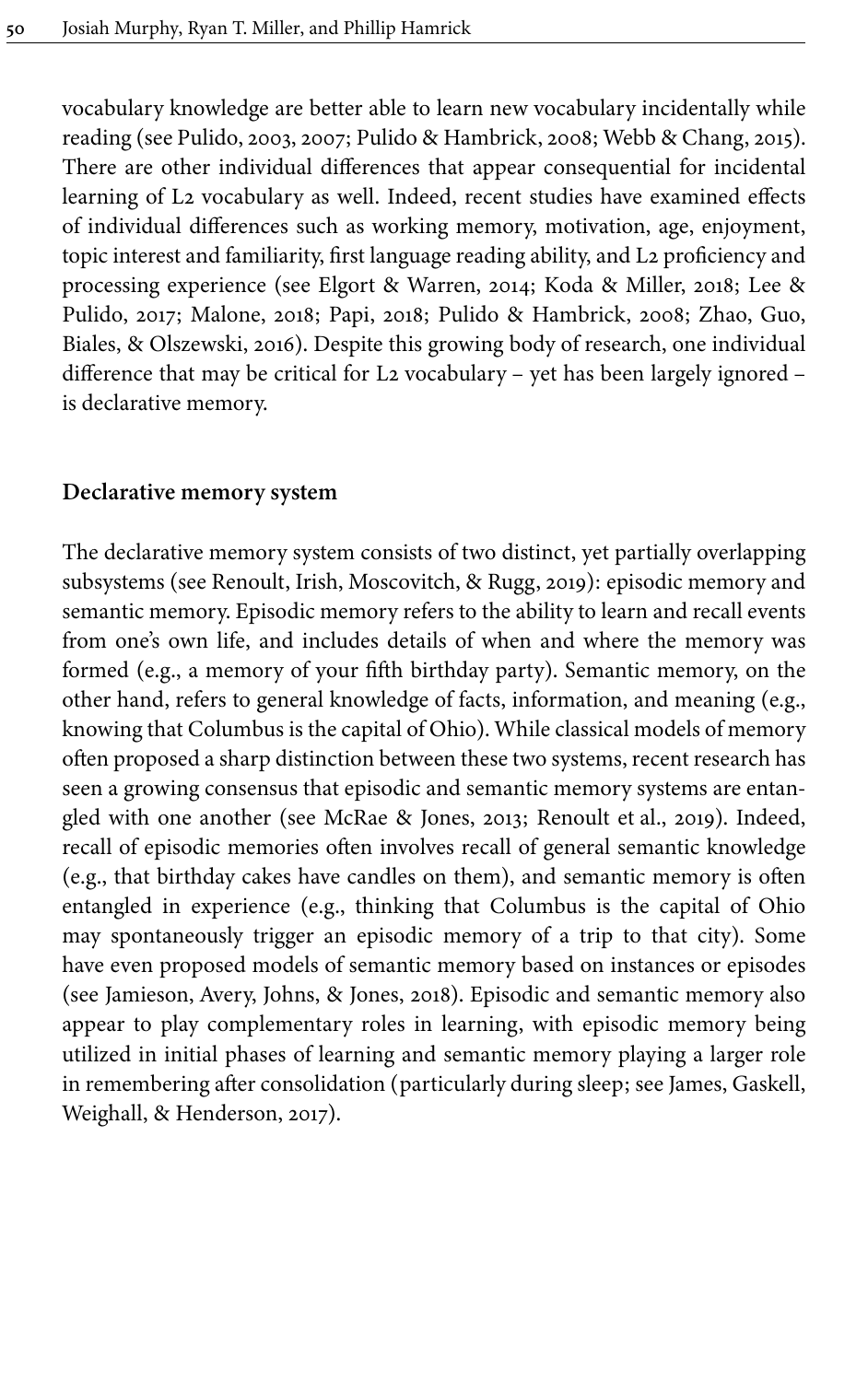#### **Interaction between individual differences**

These declarative memory systems are also strongly predicted to play specific roles in the mental lexicon according to numerous theories, including the Declarative/Procedural Model of language (see [Ullman, 2004](#page-18-7), [2014,](#page-18-8) [2016\)](#page-18-9), the Complementary Learning Systems Model (see [Davis & Gaskell, 2009](#page-17-9)), and the Episodic Lexicon Hypothesis (see [Jiang & Forster, 2001;](#page-17-10) [Witzel & Forster, 2012](#page-19-4)). Their predictions appear plausible because declarative memory and the mental lexicon appear to share common neurocomputational principles (see [Ullman, 2007](#page-18-10)). For example, since episodic memory underlies the learning of arbitrary bits of information and the associations between them, and since semantic memory underlies subsequent storage and processing of those bits of information and associations, then these memory systems should play comparable roles in language; arbitrary bits of information (e.g., how a word sounds and what it refers to) should be initially learned in episodic memory and ultimately (after consolidation and/or practice) come to be represented in semantic memory. This is predicted broadly by both the Declarative/Procedural Model (see [Ullman, 2004,](#page-18-7) [2014](#page-18-8), [2016](#page-18-9)) as well as the Complementary Learning Systems Model (see [Davis & Gaskell, 2009\)](#page-17-9).

There is overwhelming support for connections between declarative memory and vocabulary learning, but the bulk of the empirical data come from either child first language (see [Hamrick, Lum, & Ullman, 2018](#page-17-0)) or neuropsychological and neuroimaging studies. These latter studies have, for example, linked damage in hippocampal and medial temporal lobe structures to impaired word learning, but with spared knowledge of known words (see [Kensinger, Ullman, & Corkin,](#page-17-11) [2001](#page-17-11)). Likewise, neuroimaging studies have reported that learning and retention of novel words heavily recruit the hippocampus during early learning and a distributed semantic memory network after consolidation (see [Breitenstein et](#page-16-0) al., [2005](#page-16-0); [Takashima, Bakker, van Hell, Janzen, & McQueen, 2017](#page-18-11)).

It is important to keep in mind, though, that these neural substrates are involved in other cognitive processes outside the declarative memory (e.g., spatial cognition), leaving open the possibility that vocabulary learning recruits these neural substrates because it relies on some other, non-memory-based mechanism (see [Hamrick et](#page-17-0) al., 2018). A compelling way to address this issue is to employ behavioral individual difference measures. For example, if a series of standard measures of declarative memory are systematically correlated with a series of vocabulary measures, then it is likely that they share a common underlying mechanism, and if the declarative memory measures are non-verbal, then it is likely to be a non-linguistic memory mechanism ([Hamrick et](#page-17-0) al., 2018). Importantly, such behavioral relationships have been shown between declarative memory and vocabulary in child first language (L1) acquisition (as well as both declarative and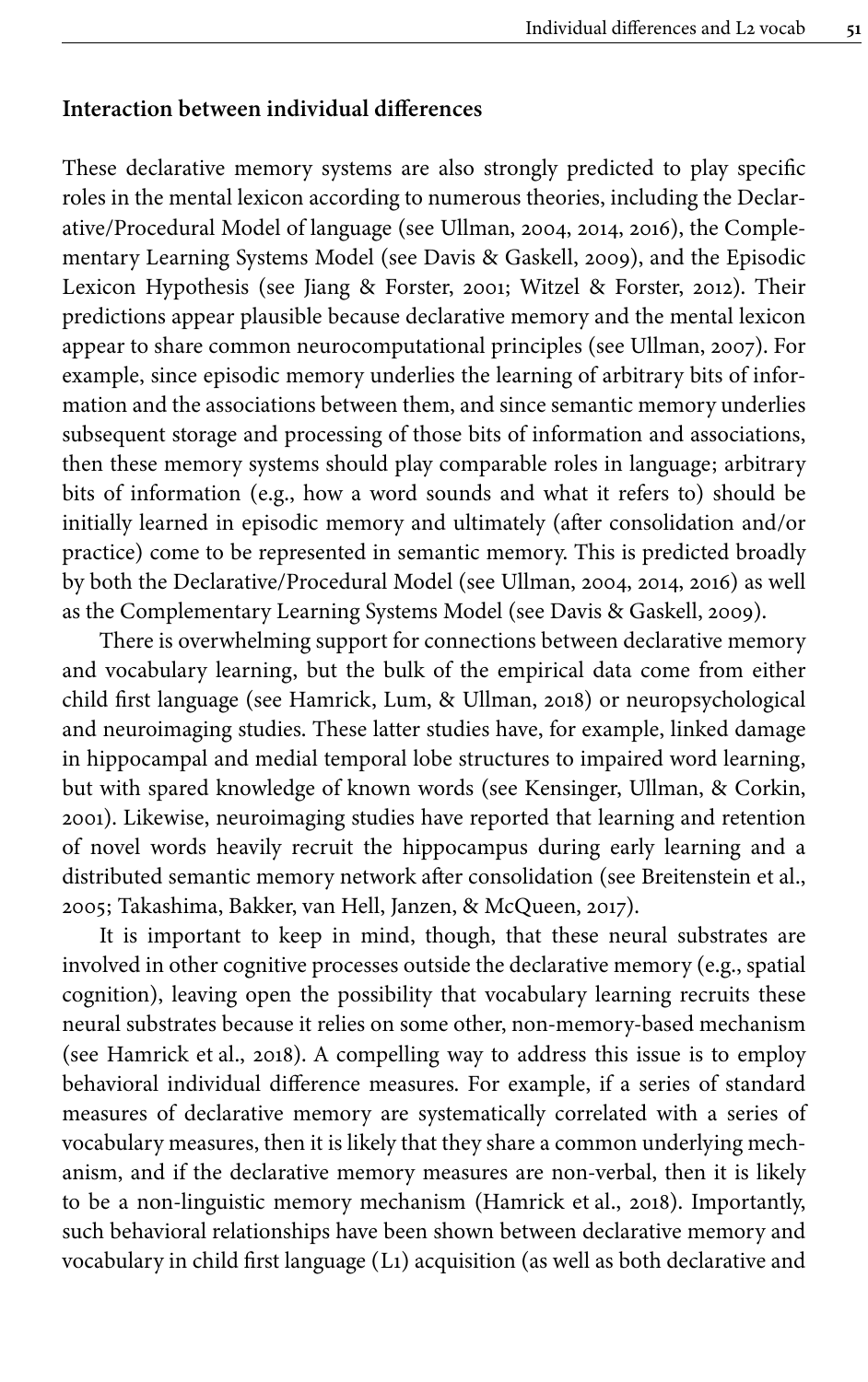procedural memory and grammar in both child L1 and adult L2 acquisition), but there remains a critical gap in studies measuring individual differences in declarative memory and L2 vocabulary [\(Hamrick et](#page-17-0) al., 2018).

In fact, we know of only one study to have measured the contributions of declarative memory to vocabulary learning in adult L2 learners. Using an individual differences design, [Hamrick, Graff, and Finch \(2019\)](#page-17-12) examined L2 word learning using a modified paired-associate style task with pseudowords to control for prior knowledge. In that study, it was found that episodic memory abilities predicted word learning on the day of learning, but not two days later. These findings are consistent with the Complementary Learning Systems Model, which predicts initial, but not necessarily subsequent, involvement of the episodic system in word learning; however, they are not consistent with the Episodic L2 Hypothesis, which predicts that L2 lexical representations remain episodic over time. However, there are at least two reasons to doubt these conclusions from [Hamrick et](#page-17-12) al. (2019). First, that study employed pseudowords (to control for prior knowledge), but those pseudowords obeyed phonotactics of English (the L1 of the participants); therefore, the words could have been assimilated into their L1 mental lexicons after a night of sleep, in which case episodic memory would not play a role in subsequent testing. Second, that study employed no measure of semantic memory abilities, so any claim that the learned pseudowords might have been retained in a semantic memory system were speculative at best.

## **Motivation**

Although strongly predicted to play important roles in L2 vocabulary development, existing research has not clarified the role of individual differences in episodic or semantic memory in that process. Moreover, the existing research on this topic has relied on word learning tasks that are overly artificial. Therefore, the aim of this study was to explore the role of individual differences in episodic and semantic memory in L2 vocabulary that are learned in a more naturalistic context (e.g., incidental learning while reading). Because prior experience in the L2 may alter the rate at which new information is learned (i.e., the Matthew Effect), we also examined the role of prior L2 vocabulary knowledge. Indeed, we predicted that prior knowledge may even interact with declarative memory abilities, with one compensating for a lack of the other.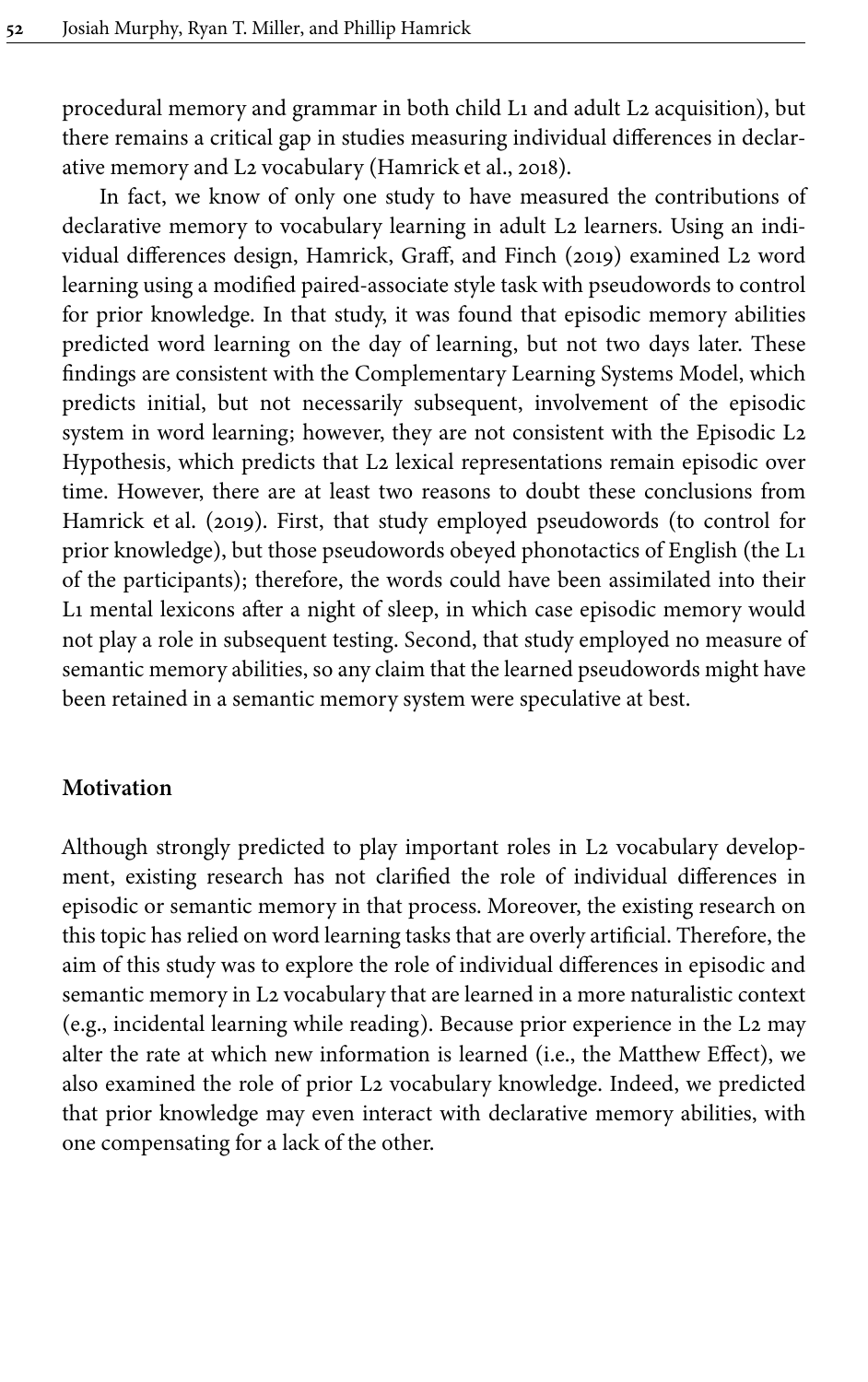## **Research questions**

This study had two primary research questions:

- 1. Do individual differences in episodic or semantic memory abilities predict incidental L2 vocabulary learning while reading?
- 2. If these predictive effects exist, are they modulated by prior L2 vocabulary knowledge?

## **Method**

## Participants

Thirty-nine native speakers of American English who were undergraduate students at a large, Midwestern university were recruited for voluntary participation in the study. Twenty-six of the participants were female and thirteen were male, and they had a mean age of 19.2 years (*SD*=1.34). The participants were determined to have a comparable level of Spanish proficiency according to their placement by WebCAPE, a widely used computerized foreign language placement assessment initially developed at Brigham Young University, into sections of an intermediate-level Spanish course. The participants had different instructors but the same coordinator, used the same curriculum materials, and were on the same semester schedule for instruction. Thus, the Spanish as a foreign language input and course requirements were the same for all participants. None of the participants needed physical or time accommodations.

## Materials

## *Measure of prior knowledge*

Participants' prior knowledge of Spanish L2 vocabulary was assessed via the Spanish Vocabulary Levels Test (SVLT; [Chandler, 2017\)](#page-17-13). Participants were given twenty minutes to complete each portion of this paper-and-pencil assessment, though few needed the full time. The receptive portion was a multiple-matching format similar to the original Vocabulary Levels Test by [Nation \(1990\)](#page-17-14), with a cluster of six words in a column on the left and three meanings in a column on the right. Participants were asked to match each meaning in the right-hand column with a word from the left-hand column. There were 105 items (35 clusters) equally distributed across five tiers of word frequency. The expressive portion of the SVLT was similar in format to [Laufer and Nation's \(1999\)](#page-17-15) vocabulary-size test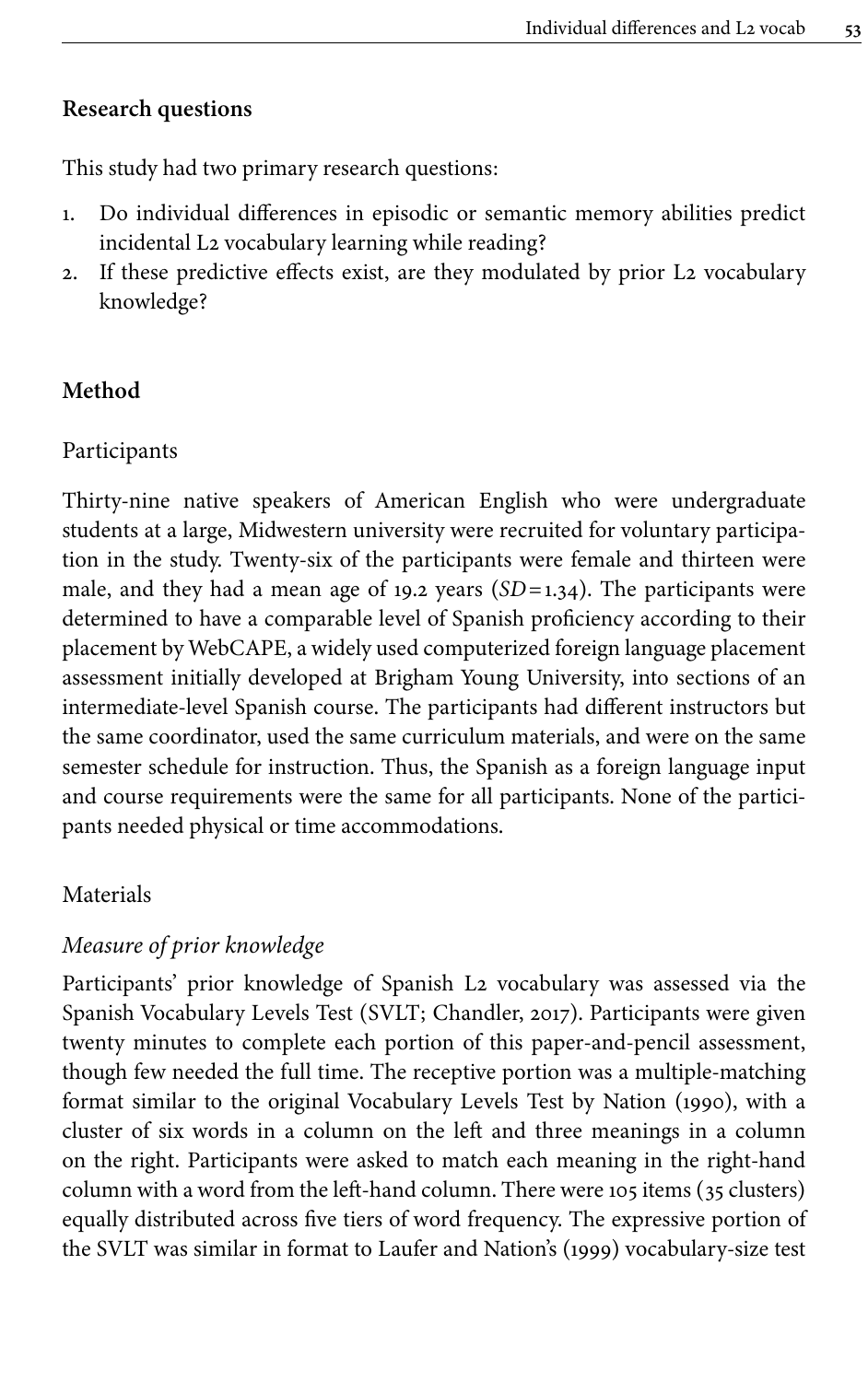of controlled productive ability. Participants were asked to read sentences and complete partial word prompts by writing in the rest of the truncated vocabulary item that made sense for the sentence context. This task included 90 items equally distributed across five tiers of frequency.

## *Measure of incidental vocabulary learning ability*

Participants' ability to learn L2 vocabulary incidentally was assessed using materials from Pulido ([2003,](#page-18-3) [2007,](#page-18-4) [2009\)](#page-18-12). Participants were given five minutes to read two paragraphs about familiar situations: shopping for groceries and visiting a doctor's office. Each paragraph was written in intermediate level Spanish and contained eight pseudowords in each text (a total of 16 pseudowords). The pseudowords, designed to resemble actual Spanish words in form and sound, replaced words that are frequently associated with the scenarios (see [Pulido, 2003](#page-18-3) for the methods used to create the passages and pseudowords). To increase the likelihood that learning would be incidental, pseudowords were not textually enhanced, and participants were not instructed to learn words nor told that there would be a vocabulary-related task afterward.

After participants finished reading the two paragraphs, they returned the paper with the paragraphs and then immediately completed two pencil-andpaper tasks. A word form recognition task (WFRT) asked participants to read a list of 32 pseudowords on a page and circle *YES* or *NO* to indicate whether the words were familiar. Sixteen of the pseudowords had appeared in the paragraphs participants had just read, while the other sixteen pseudowords (also from [Pulido,](#page-18-3) [2003](#page-18-3), [2007](#page-18-4), [2009\)](#page-18-12) were distractors that had not appeared in the texts. Participants were given up to five minutes to complete this task. Participants then completed a word meaning recognition task (WMRT) in which they read a list of the same 32 Spanish pseudowords and indicated the meaning of each by circling the best definition from among four choices. Sixteen of those items appeared in the paragraphs participants had read, while the other sixteen were unfamiliar. Participants were given up to five minutes to complete this second task.

# *Measure of episodic memory ability*

Participants' episodic memory abilities were assessed via the Continuous Visual Memory Test (CVMT; [Trahan & Larrabee, 1988](#page-18-13)). This task assesses ongoing recognition of abstract designs not found in nature or established art. Participants sat at a desktop computer and were instructed to respond as quickly and accurately as they could to the prompts. Participants were given two seconds to view an abstract design and then asked to indicate whether it was *old* or *new*; seven *old* items repeated seven times each (49 total trials) in an interspersed way among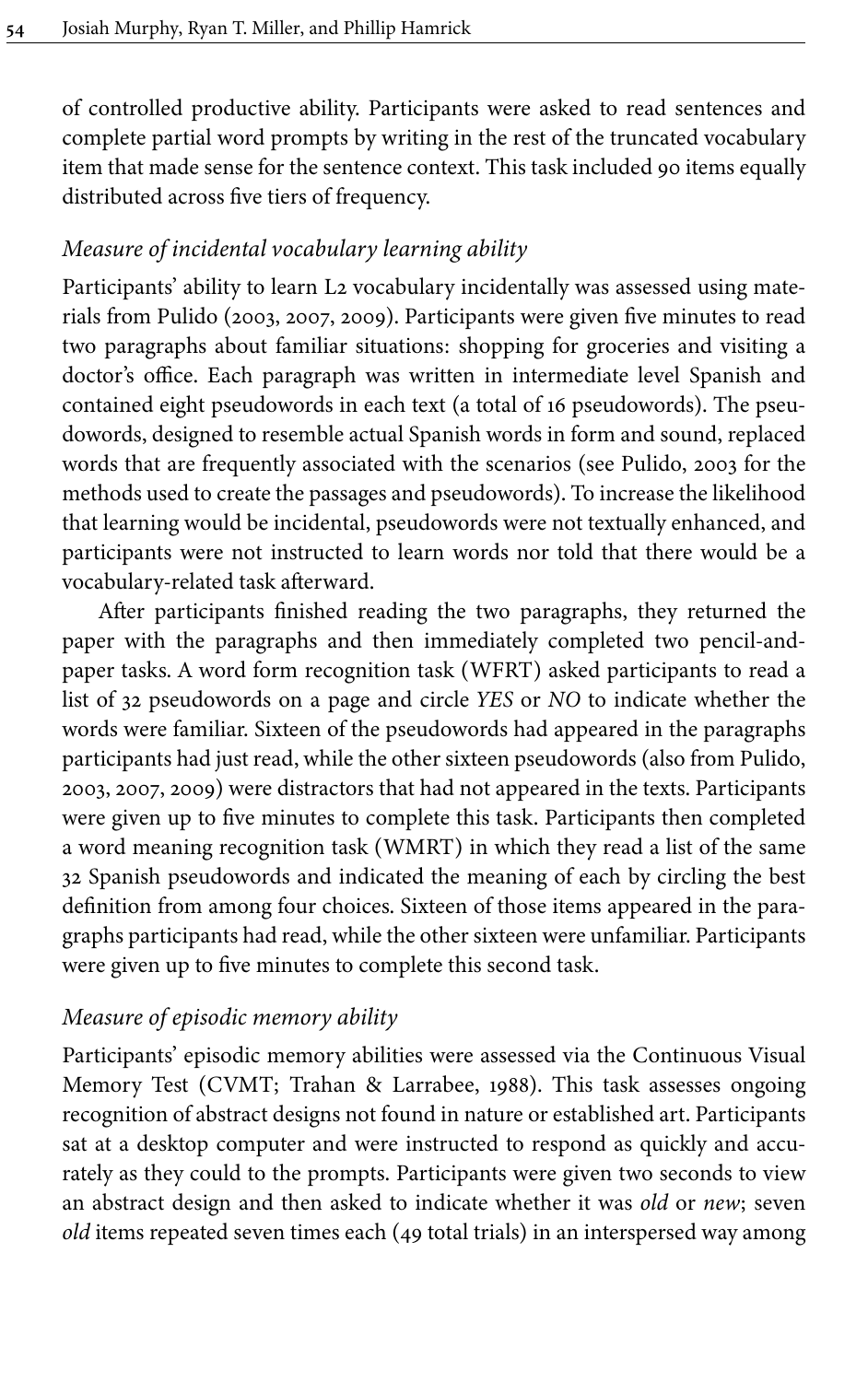

<span id="page-6-0"></span>63 distractor *new* items [\(Figure](#page-6-0) 1) that only occurred once each, for a total of 112 items.

**Figure 1.** Continuous visual memory task (CVMT; [Trahan & Larrabee, 1988](#page-18-13))

## *Measure of semantic memory ability*

Participants' semantic memory abilities were assessed via the Camel and Cactus Test (CCT; [Bozeat, Lambon Ralph, Patterson, Garrard, & Hodges, 2000\)](#page-16-1). Participants sat at a desktop computer and were instructed to answer the prompts as quickly and accurately as they could. This task assesses semantic association knowledge by prompting participants with a target concept and then asking them to choose from among four options that has an associative relationship with the target concept. All target concepts and response choices were presented as illustrated pictures. For example, a picture of a nail would appear at the top of the screen, with four mechanical tools below (see [Figure](#page-7-0) 2); the participants should choose the *hammer* as the closest semantic match to the *nail*. The CCT included 64 total items.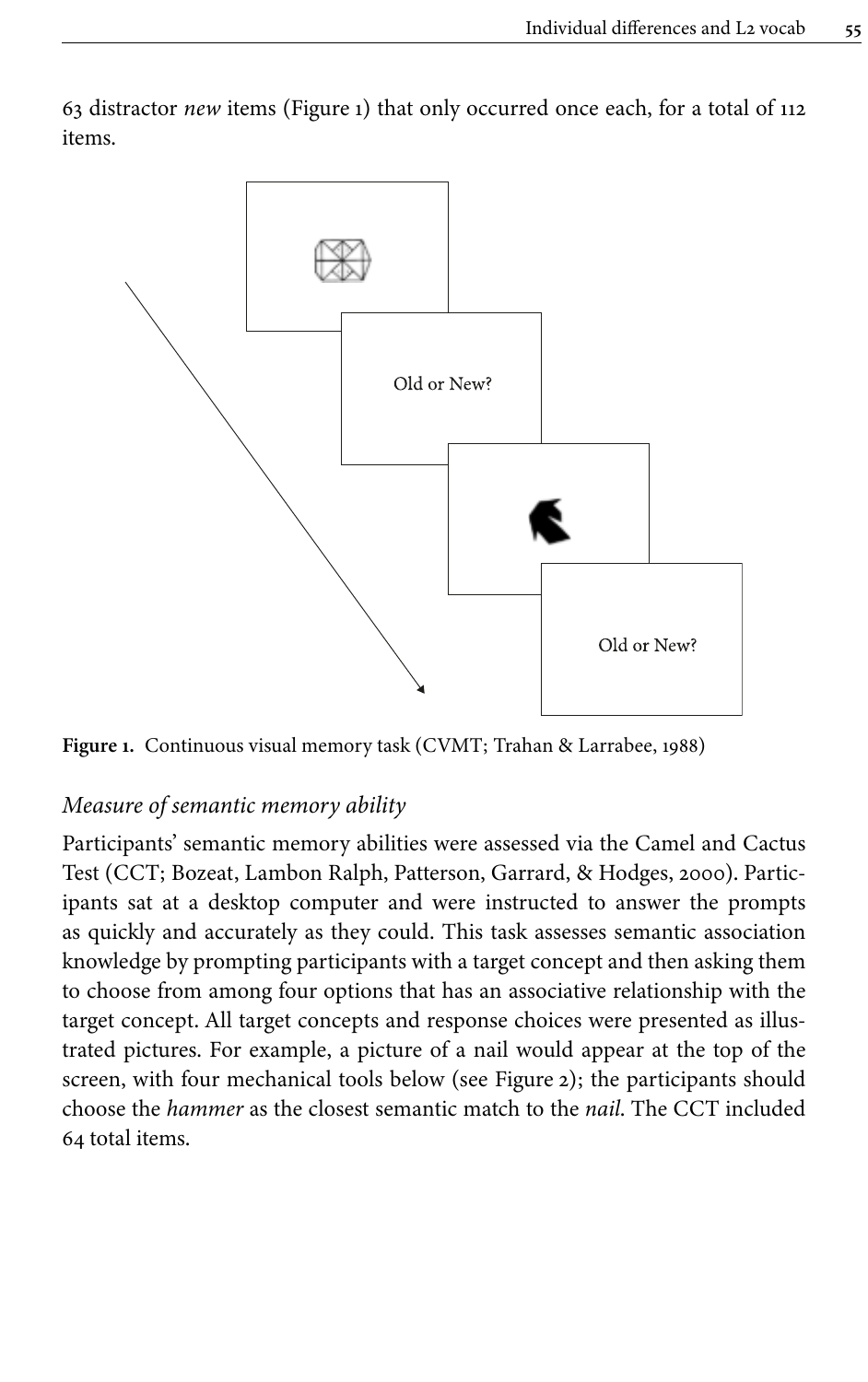<span id="page-7-0"></span>

**Figure 2.** Camel and Cactus Task (CCT; [Bozeat et](#page-16-1) al., 2000)

## Procedure

Data were collected in multiple sessions in the same building and on the same days participants attended Spanish class. At Time 1 (Monday or Tuesday), participants completed a biodata survey including information about their language experience, such as when they began learning another language(s), from whom, and in what contexts. Then the participants' prior knowledge was assessed via receptive and expressive portions of the SVLT. Following this, the participants were exposed to novel vocabulary (pseudowords) while reading short passages in Spanish. Then they completed the WFRT and the WMRT. Only after completing these tasks were participants notified there would be additional tasks to complete two days later; this prevented them from actively memorizing any of the materials during initial learning or testing. At Time 2 (two days later, on Wednesday or Thursday), participants completed the WFRT and the WMRT again (items were re-randomized). In a third session within two weeks of Time 1, participants completed the two computerized declarative memory measures, the CVMT and the CCT.

#### **Data analyses**

The predictor variables (CCT, CVMT, and SVLT) were checked for normality and collinearity. The CCT was the only non-normal predictor and was arcsine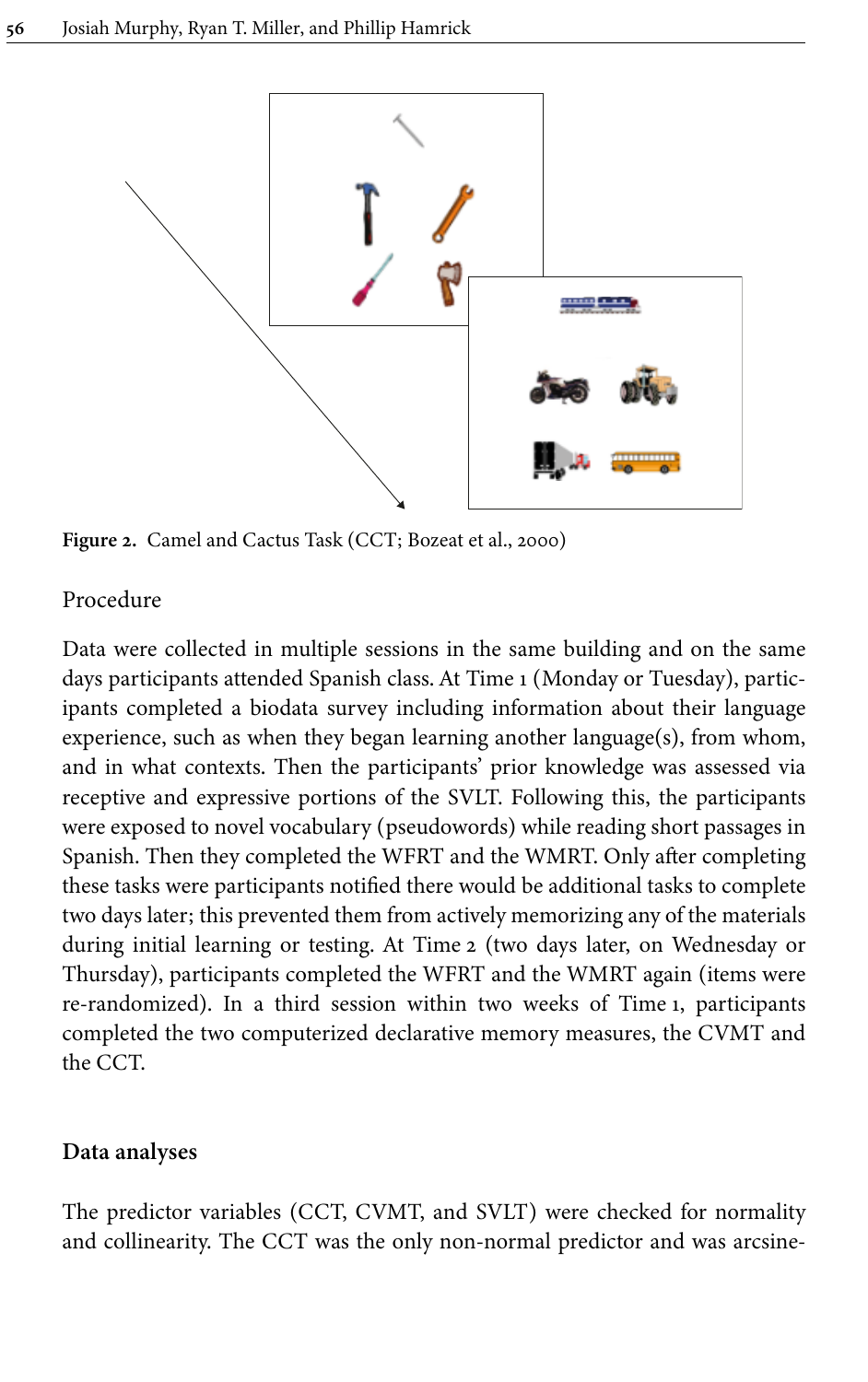square root transformed to achieve normality. The CVMT was scored using *dʹ* as a sensitivity index in a binary choice task (see [Wickens, 2002](#page-19-5)). Correlations between the predictor variables ([Table](#page-8-0) 1) were not statistically significant, with the exception of the large correlation between the two subtests of the SVLT.

| Predictor variables     |          | $\mathbf{2}$ |          | 4 |
|-------------------------|----------|--------------|----------|---|
| 1. CCT Semantic memory  |          |              |          |   |
| 2. CVMT Episodic memory | $-0.086$ |              |          |   |
| 3. SVLT Subtest 1       | 0.024    | 0.187        |          |   |
| 4. SVLT Subtest 2       | 0.042    | 0.243        | $0.767*$ |   |

<span id="page-8-0"></span>**Table 1.** Pearson's correlations between predictor variables

*Note.* \* Statistically significant at *p*<.05

Given this collinearity, a Principal Component Analysis with varimax rotation was conducted to look for one underlying factor. A single principal component explained 88% of the variance in the two subtests of the SVLT; the standardized score for each participant from this component was used as each participant's SVLT score in all subsequent analyses. The three predictor variables (CCT, CVMT, and SVLT) were centered via z-score transformation.

Logistic multilevel modeling was conducted in R ([R Core Team, 2015](#page-18-14)) using the lme4 package (see [Bates, Machler, Bolker, & Walker, 2015\)](#page-16-2). CCT, CVMT, and SVLT performance were fixed effects, while trial-level accuracy on the WFRT and WMRT was the outcome variable. The random effects structure was crossclassified by subject and item, allowing for generalization across subjects and items in the study. We followed a similar model building procedure as in [Hamrick](#page-17-16) [and Pandza \(2020\)](#page-17-16). First, forward stepwise testing of random slopes for fixed effects by subject were conducted. Where random slopes significantly improved model fit, they were retained; otherwise, they were not included. This was followed by backward stepwise testing of fixed effects for models with more than one fixed effect in order to arrive at the model of best fit. This overall procedure is aimed at developing the best fitting, yet most parsimonious, model of the data.

The threshold for outlier removal was set to > 2.5 standard deviations (*SD*) from the mean. When analyzing the CVMT results, one participant was excluded because their score was more than −3.0 *SD* from the mean. When analyzing the WFRT (Time 1 and Time 2), two participants were excluded because their scores were more than −2.5 *SD* from the group mean due to having marked every answer *NO.* And when analyzing the WMRT (Time 1 and Time 2), one participant was excluded because their score was more than −2.5 *SD* from the group mean.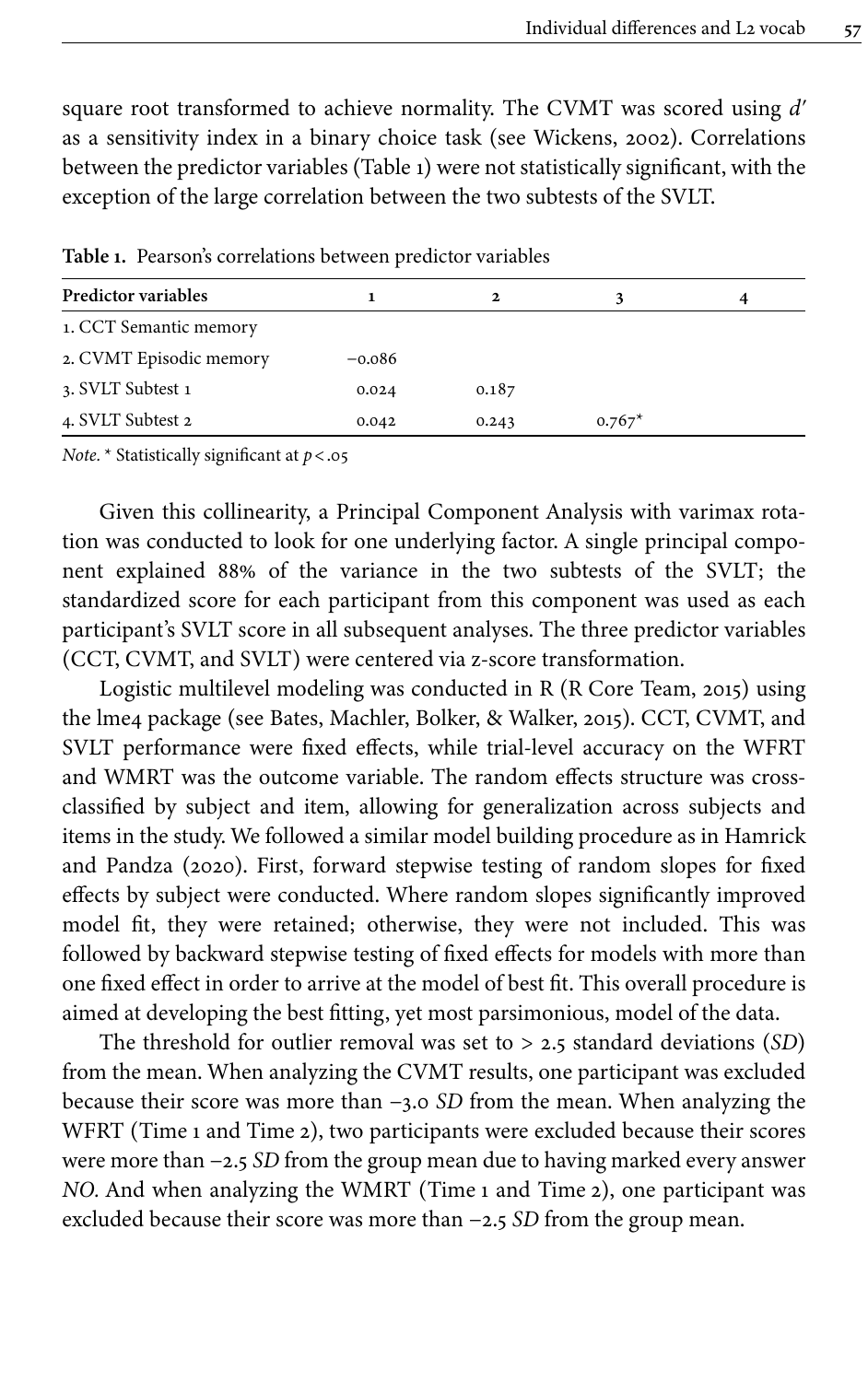## **Results**

## Form recognition

Group-level accuracy on the word form recognition task (WFRT) at Time 1 (*M*=54.06%, *SD*=8.36%, *SE*=1.18%) and Time 2 (*M*=54.14%, *SD*=12.50%, *SE*=1.84%) was generally low. To examine whether declarative memory and prior vocabulary knowledge predicted form recognition performance, separate models were built for Time 1 and Time 2. In each case, we examined fixed effects of episodic memory (CVMT), semantic memory (CCT), and prior vocabulary knowledge (SVLT), as well as their interactions. The results of the best fitting, most parsimonious, multilevel model of form recognition accuracy at Time 1 revealed a significant effect of semantic memory abilities and a marginally nonsignificant effect of prior vocabulary knowledge, in that better semantic memory and prior knowledge predicted better form recognition performance at Time 1 (*AIC*=1753.0, *BIC*=1789.7; [Table](#page-9-0) 2).

| <b>Fixed effects</b>       | Estimate    | SE          | z-value     | Pr(> z ) |  |
|----------------------------|-------------|-------------|-------------|----------|--|
| Intercept                  | 0.2276      | 0.18878     | 1.206       | 0.228    |  |
| Prior vocabulary knowledge | 0.13101     | 0.07933     | 1.651       | 0.0986   |  |
| Semantic memory            | 0.11724     | 0.05896     | 1.989       | 0.0467   |  |
| Random effects             | Variance    | SD          | Correlation |          |  |
| Participant (Intercept)    | $\mathbf 0$ | $\mathbf 0$ |             |          |  |
| Item (Intercept)           | 1.01978     | 1.0098      |             |          |  |
| zVLT                       | 0.07573     | 0.2752      | 0.88        |          |  |

<span id="page-9-0"></span>**Table 2.** Best fitting model for the word form recognition task (WFRT) at Time 1 with semantic memory and prior vocabulary knowledge as fixed effects

The results are somewhat different at Time 2, where the best multilevel model revealed a significant interaction between episodic memory abilities and prior vocabulary knowledge, whereby better episodic memory abilities facilitated form recognition but only for those participants with more prior vocabulary knowledge (*AIC*=1439.5, *BIC*=1469.5; [Table](#page-10-0) 3).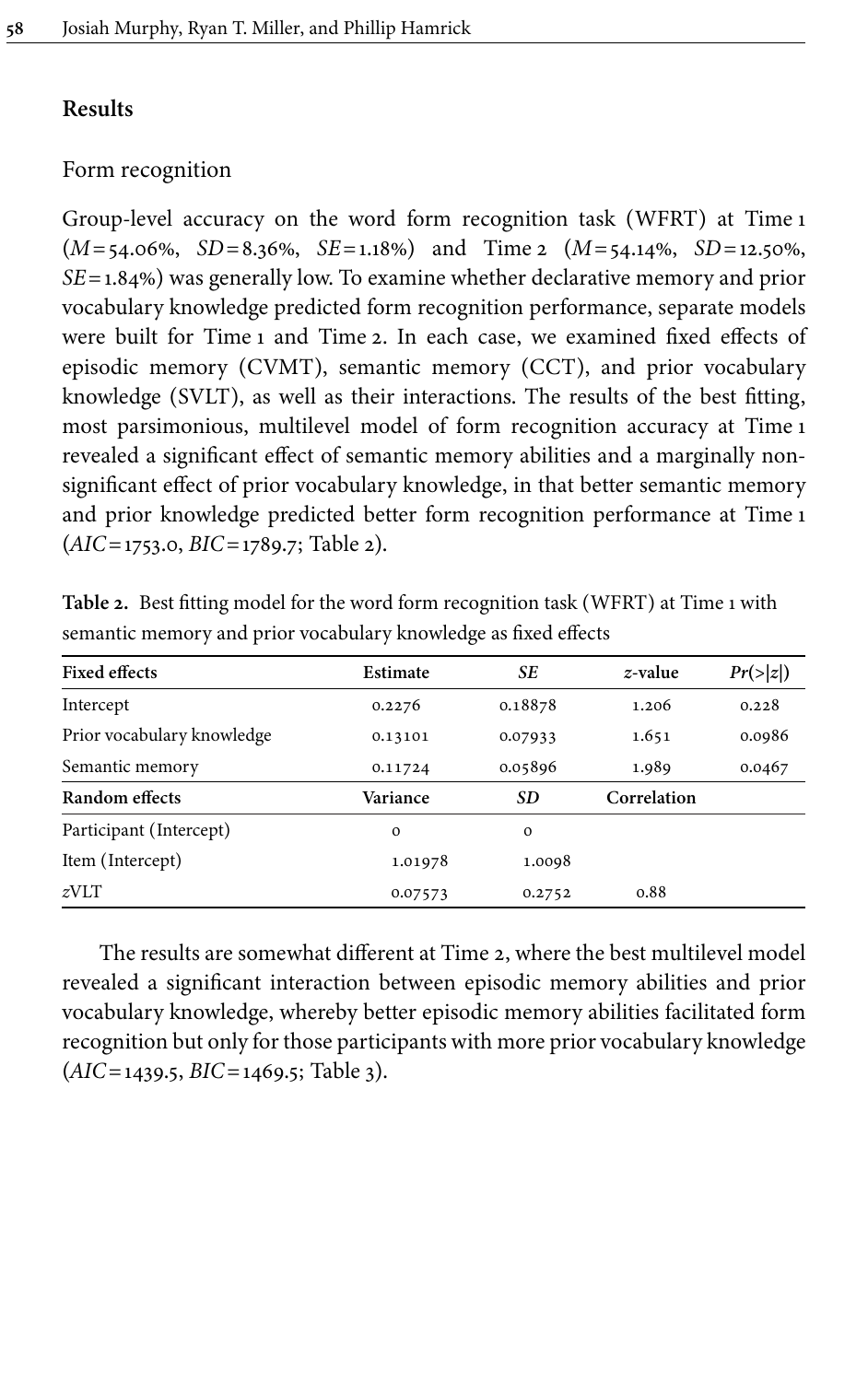| <b>Fixed effects</b>       | Estimate              | SE        | z-value     | Pr(> z ) |
|----------------------------|-----------------------|-----------|-------------|----------|
| Intercept                  | 0.22321               | 0.13221   | 1.688       | 0.09134  |
| Prior vocabulary knowledge | 0.02033               | 0.07750   | 0.262       | 0.79304  |
| Episodic memory            | 0.09166<br>$-0.11130$ |           | $-1.214$    | 0.22468  |
| $PVK \times EM$            | 0.23831               | 0.08146   | 2.926       | 0.00344  |
| Random effects             | Variance              | <b>SD</b> | Correlation |          |
| Participant (Intercept)    | 0.000                 | 0.000     |             |          |
| Item (Intercept)           | 0.409                 | 0.6403    |             |          |

<span id="page-10-0"></span>**Table 3.** Best fitting model for the form recognition task at Time 2 with episodic memory and prior vocabulary knowledge as fixed effects

Visual inspection of the data [\(Figure](#page-10-1) 3) $^{\rm l}$  suggests that better episodic memory abilities may have even been somewhat detrimental to those with lower prior vocabulary knowledge scores.

<span id="page-10-1"></span>

**Figure 3.** Accuracy in the word form recognition task (WFRT) at Time 2 as a function of episodic memory abilities (CVMT score) and prior vocabulary knowledge (SVLT score) in the best-fitting model

**<sup>1.</sup>** The SVLT scores were split into three groups only for the purpose of graphing the interactions in [Figures](#page-6-0) 1 and [2](#page-7-0). That is, such splitting was only done for visualization. All statistical analyses used continuous predictor values for the SVLT.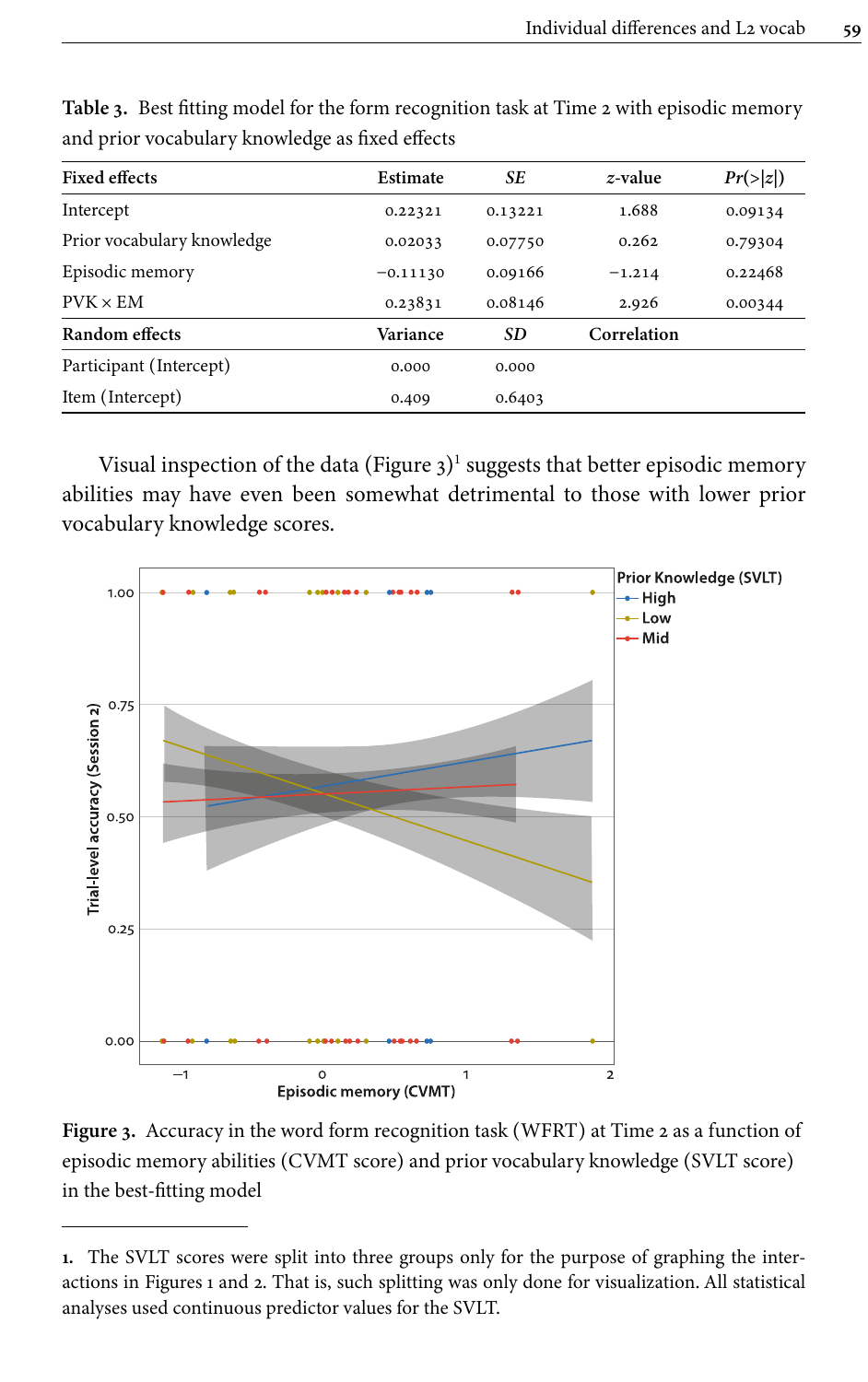### Meaning recognition

Group-level accuracy on the word meaning recognition task (WMRT) at Time 1 (*M*=32.14%, *SD*=11.12%, *SE*=1.59%) and Time 2 (*M*=32.20%, *SD*=12.22%, *SE*=1.80%) were also generally low, but departed from chance performance (25% in this task) more so than in the WFRT. To examine whether declarative memory and prior vocabulary knowledge predicted word meaning recognition performance (WMRT), separate models were built for WMRT accuracy at Time 1 and Time 2. As with the word form recognition multilevel models, we examined fixed effects of episodic memory (CVMT), semantic memory (CCT), and prior vocabulary knowledge (SVLT), as well as their interactions.

The results of the best fitting, most parsimonious, multilevel model of meaning recognition accuracy at Time 1 revealed only a significant effect of episodic memory abilities (*AIC*=737.0, *BIC*=754.7; [Table](#page-11-0) 4).

| <b>Fixed effects</b>    | Estimate  | SE        | z-value     | Pr(> z ) |
|-------------------------|-----------|-----------|-------------|----------|
| Intercept               | $-0.8634$ | 0.1894    | $-4.559$    | < 0.0001 |
| Episodic memory         | 0.3838    | 0.1206    | 3.182       | 0.00146  |
| Random effects          | Variance  | <b>SD</b> | Correlation |          |
| Participant (Intercept) | 0.0000    | 0.0000    |             |          |
| Item (Intercept)        | 0.4262    | 0.6529    |             |          |

<span id="page-11-0"></span>**Table 4.** Best fitting model for the word meaning recognition task at Time 1 with episodic memory as a fixed effect

At Time 2 [\(Figure](#page-12-0) 4), meaning recognition was better predicted by the interaction of both prior vocabulary knowledge and semantic memory abilities (*AIC*=703.5, *BIC*=734.0; [Table](#page-12-1) 5).

Similar to the interaction for form recognition at Time 2, this interaction suggests that better memory abilities – in this case, semantic memory abilities – predict better meaning retention, but the effect is primarily for those with better prior vocabulary knowledge. Individual differences in semantic memory appeared not to be linked to performance for those with lower prior vocabulary knowledge. It is worth noting that this best fitting, most parsimonious model also includes a non-significant term for episodic memory, which may be indicative of a small or non-robust effect for this predictor at Time 2.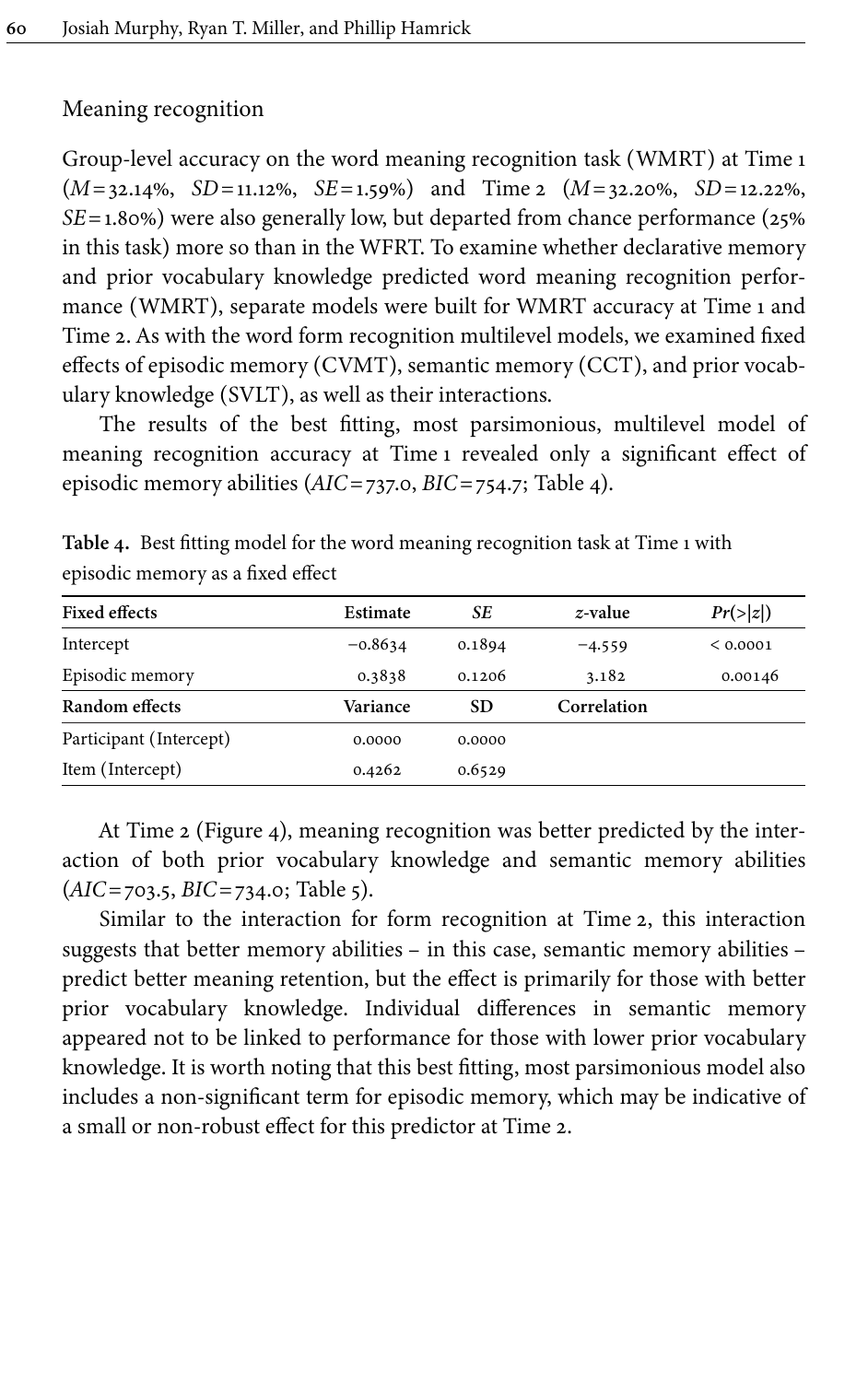<span id="page-12-0"></span>

**Figure 4.** Accuracy in the meaning recognition task at Time 2 as a function of semantic memory abilities (CCT score) and prior vocabulary knowledge (SVLT score) in the bestfitting model

<span id="page-12-1"></span>

|  |  | Table 5. Best fitting model for the word meaning recognition task at Time 2 with |  |  |  |
|--|--|----------------------------------------------------------------------------------|--|--|--|
|  |  | episodic memory and prior vocabulary knowledge as fixed effect                   |  |  |  |

| <b>Fixed effects</b>       | Estimate   | SE        | z-value     | Pr(> z ) |
|----------------------------|------------|-----------|-------------|----------|
| Intercept                  | $-0.85575$ | 0.17539   | $-4.879$    | < 0.001  |
| Prior vocabulary knowledge | 0.10457    | 0.09947   | 1.051       | 0.293    |
| Semantic memory            | 0.15786    | 0.09953   | 1.586       | 0.113    |
| Episodic memory            | 0.17398    | 0.14457   | 1.203       | 0.229    |
| $PVK \times SM$            | 0.22689    | 0.11420   | 1.987       | 0.047    |
| Random effects             | Variance   | <b>SD</b> | Correlation |          |
| Participant (Intercept)    | 0.0000     | 0.0000    |             |          |
| Item (Intercept)           | 0.3380     | 0.5813    |             |          |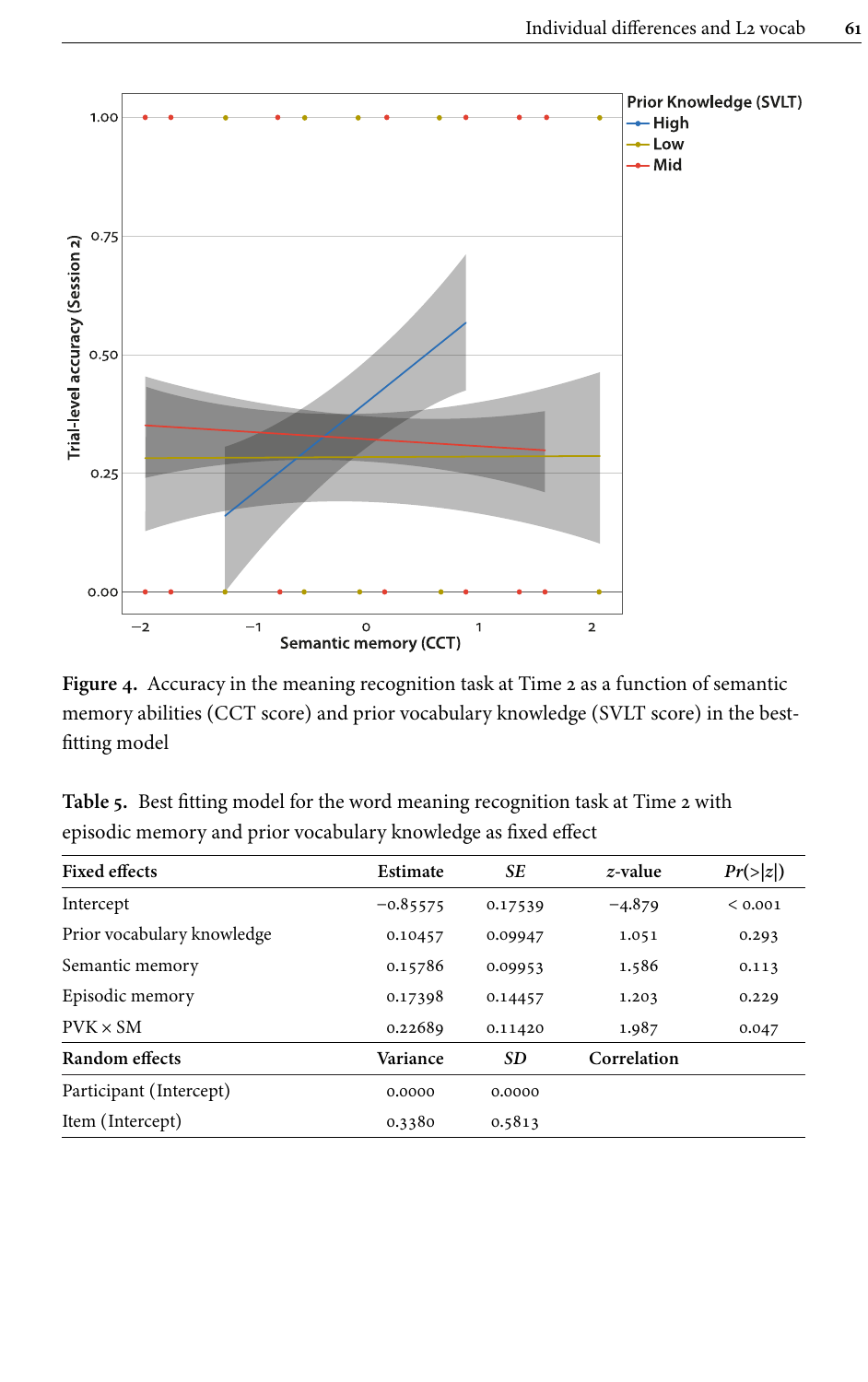#### **Discussion**

#### Effects of declarative memory abilities

The results indicate that declarative memory abilities were predictive of L2 vocabulary development, both at Time 1 and Time 2 (two days later). Importantly, by Time 2 the role of individual differences in declarative memory were modulated by prior L2 vocabulary knowledge. In both the WFRT and WMRT, better declarative memory abilities resulted in greater retention only for those participants with larger L2 vocabularies. This finding provides another layer to our understanding of the Matthew Effect. In this case the rich not only get richer because of their prior knowledge, but also because of their better declarative memory abilities.

Despite the coherence to this finding, the data do reveal some unexpected findings. Perhaps most notable is the inconsistent role of episodic and semantic memory abilities at different points in time. In the WFRT, semantic memory was predictive of performance at Time 1, but episodic memory (in interaction with prior L2 vocabulary) was predictive at Time 2. This pattern was reversed in the WMRT, with episodic memory playing a larger role at Time 1 and semantic memory playing a larger role at Time 2. Importantly, this finding is not straightforwardly predicted by any existing model.

#### Fit to theoretical models

In brief, the Complementary Learning Systems Model (see [Davis & Gaskell,](#page-17-9) [2009](#page-17-9)) predicts roles for both episodic and semantic memory systems in word learning, with the former playing a critical role in initial learning of a word and the latter playing a larger role with the consolidation (e.g., after a period of sleep). The Episodic L2 Hypothesis (see [Jiang & Forster, 2001;](#page-17-10) [Witzel & Forster,](#page-19-4) [2012\)](#page-19-4) argues that L2 lexical representations are episodic in nature, which at least implies a reduced or impoverished role in L2 for the broader semantic memory system that is thought to underlie the L1 mental lexicon. The Declarative/Procedural Model (see [Ullman, 2016\)](#page-18-9) strongly predicts associations between declarative memory and L2 vocabulary but stops short of explicitly assigning certain parts of word learning to either episodic or semantic memory. Inasmuch as all three models claim links between aspects of declarative memory and L2 vocabulary, the present results are consistent with all three. However, no model predicts the full pattern of results found here.

The results from the WMRT are consistent with the predictions from the Complementary Learning Systems Model in that initial performance on the WMRT was predicted by episodic memory abilities, while subsequent perfor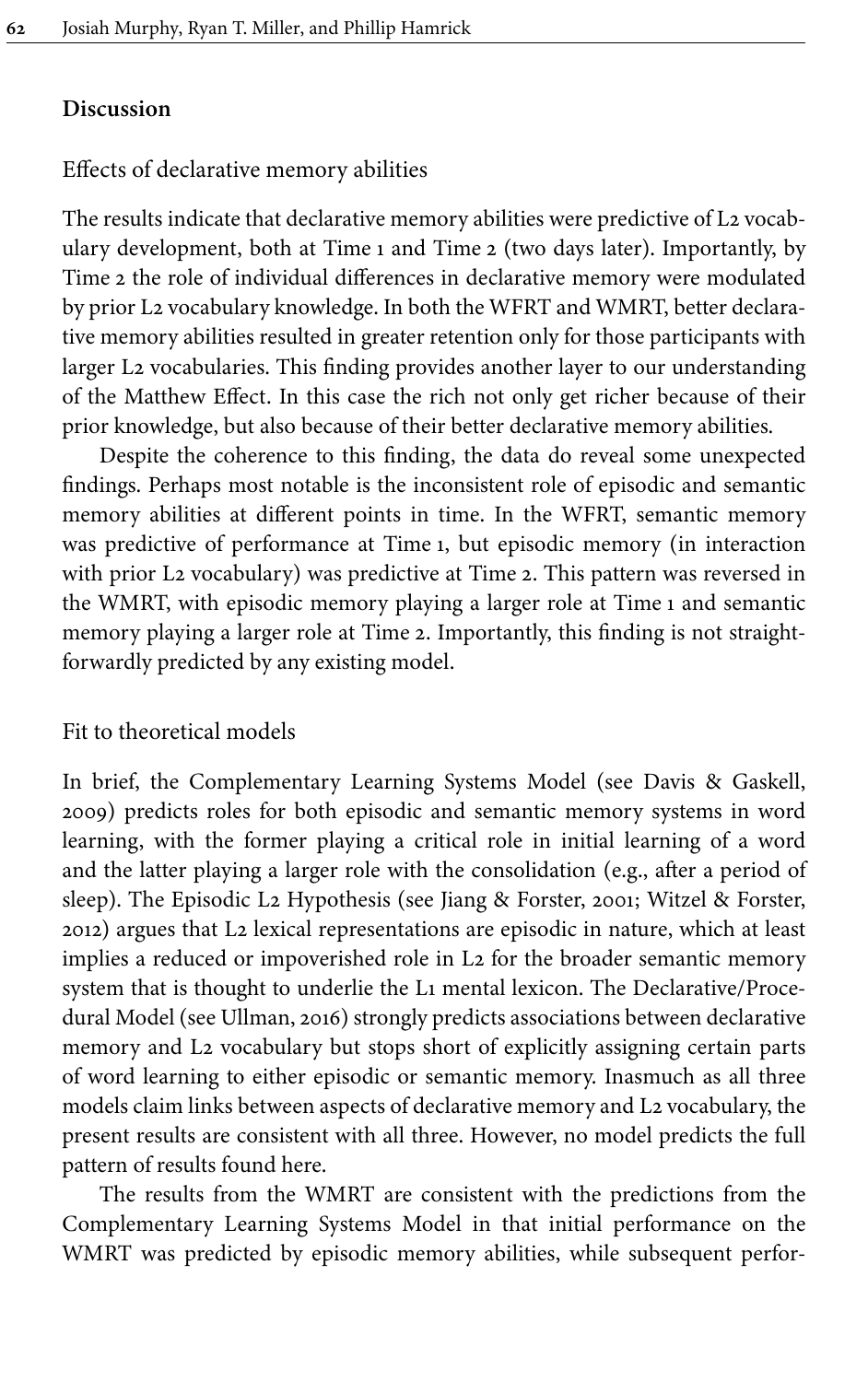mance two days later was predicted by semantic memory abilities, particularly for those with a larger prior vocabulary. This pattern of findings, including the Matthew Effect at Time 2, are predicted by the Complementary Learning Systems model (see [Davis & Gaskell, 2009](#page-17-9); [James et](#page-17-8) al., 2017). However, the results of the WFRT are not consistent with the Complementary Learning Systems Model. The effect of episodic memory at Time 2 in the WFRT is consistent with the Episodic L2 Hypothesis, but the effect of semantic memory at Time 1 in that task is not. Although our present findings do not follow directly from existing theoretical predictions, the mixed involvement of both episodic and semantic memory in word learning and retention is consistent with neuroimaging data that show more complex dynamic relationships between vocabulary learning and the episodic and semantic memory systems over learning and consolidation (see [Takashima](#page-18-15) et [al., 2014](#page-18-15), [2017](#page-18-11)). For example, [Takashima et](#page-18-11) al. (2017) found that the amount of semantic information associated with a given word was associated with differential involvement of episodic and semantic systems over the course of learning. The complexity of our findings, especially with regards to word form recognition performance, may reflect such hidden variables.

In addition to revealing complex patterns of links between episodic and semantic memory and L2 vocabulary, the findings of this study also suggest that learners who have a larger L2 vocabulary get a "boost" if they have better declarative memory abilities relative to learners with smaller L2 vocabularies. That is, those with a relatively smaller L2 lexicons had more limited initial learning and later recall of new L2 vocabulary, regardless of their declarative memory abilities, and those with a relatively larger L2 lexicon performed better on both initial learning and later recall, particularly if they had better declarative memory abilities.

While there is no existing theoretical account that neatly explains the full range of results reported here, we do propose the following explanations of the findings in the WMRT. First, we propose that episodic memory mediates the associations built between a word form and its (approximate) meaning (hence the predictiveness of episodic memory for WMRT at Time 1). Second, we propose that semantic memory is predictive of WMRT task performance at Time 2 specifically for those with larger prior L2 vocabularies because those participants who have a wealth of existing knowledge are more readily able to engage in neocortical (i.e., semantic) learning and consolidation ([James et](#page-17-8) al., 2017).

The findings of the WFRT are more difficult to reconcile with any available theoretical position. Although it is possible that episodic memory contributions to WFRT performance at Time 2 could be due to a general tendency for L2 word forms to be represented episodically ([Witzel & Forster, 2012](#page-19-4)), it is unclear why episodic memory would not be predictive at Time 1, and semantic memory be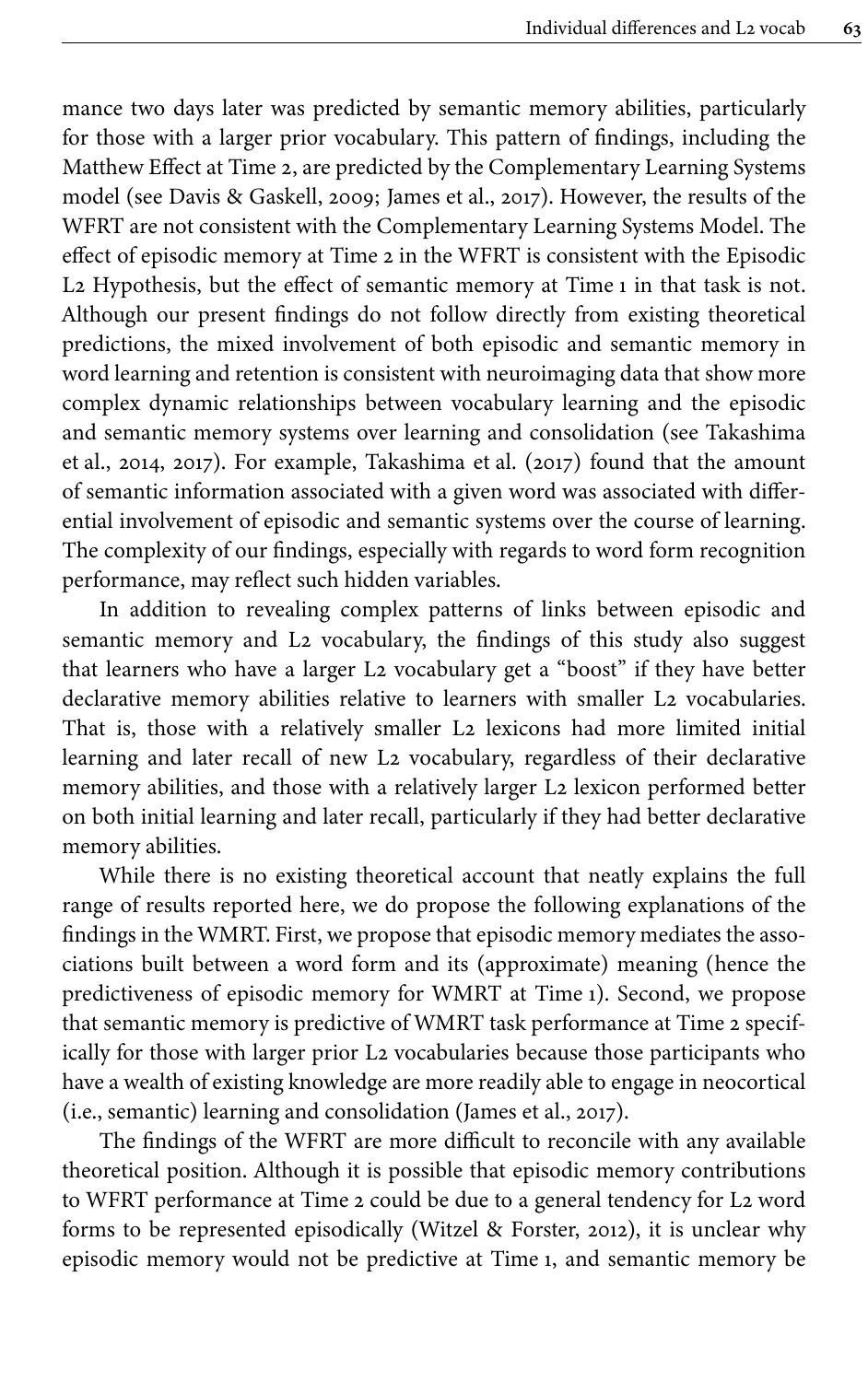predictive instead. This finding could represent a problem for current theoretical models; however, given that it has only been reported in this data set, and given that so little work has been done on the topic, such a strong conclusion is likely unwarranted. More data – and more specific theoretical predictions – on the exact function of episodic and semantic memory in learning both word meaning and word form are needed.

## **Limitations**

Several limitations warrant consideration in interpreting our data. First, the fact that this study measured the very complex cognitive phenomena of episodic memory and semantic memory with a single measure of each means that any relationships found (or not found) in the data could be a byproduct of the tasks chosen, rather than genuine properties of the underlying memory systems. Consequently, different measures of episodic or semantic memory abilities might yield a different pattern of results. Future research should incorporate a wider variety of verbal and non-verbal measures in order to address this issue, as well as consider other mediating cognitive abilities such as working memory.

Second, it is also possible that our prior knowledge measures were indirect measures of memory. For example, perhaps participants who have a larger prior vocabulary do so because they have better memory abilities. If this is so, then by measuring prior vocabulary we could have been indirectly measuring declarative memory abilities, thereby making it difficult to interpret the results in any straightforward way.

Finally, this study is limited in how we assessed word learning. Learning and knowing a word involves much more than simple form recognition and meaning recognition over the course of a couple of days, and, although most vocabulary must be learned under incidental conditions, there are certainly plenty of instances of explicit and intentional word learning that could lead to different patterns of results. More longitudinal and rich data examining relationships between declarative memory and L2 vocabulary development will provide a clearer picture to inform theories of the mental lexicon and the roles of individual differences in modulating it. Studies that employ other learning conditions and manipulations of the amount of lexical semantic information associated with the to-be learned words are all warranted.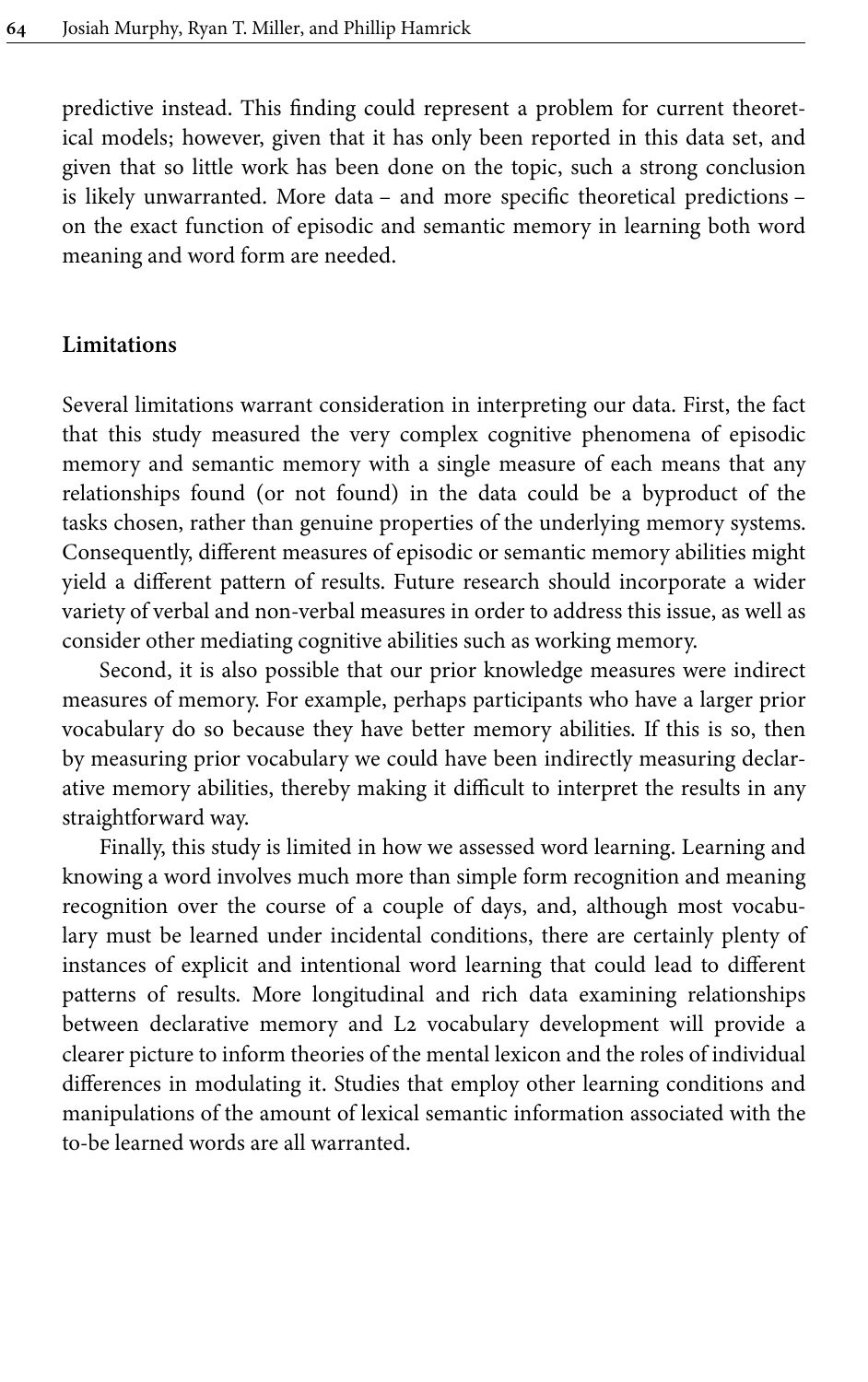## **Conclusion**

This study sought to address the lack of research on the role of declarative memory abilities in incidental learning of L2 vocabulary, as well as the moderating effects of prior L2 vocabulary knowledge. It was designed to mimic natural L2 vocabulary learning conditions such as incidentally encountering new vocabulary while reading realistic narratives, which is how the preponderance of vocabulary is acquired. Prior knowledge of the L2 was measured receptively and expressively according to widely accepted vocabulary assessment tasks. The delayed post-tests were administered with enough time to allow for consolidation from episodic memory to semantic memory. Memory assessments included both episodic and semantic tasks.

Results suggests that declarative memory abilities, both episodic and semantic, contribute to word learning and retention two days after exposure. The exact nature of the contribution from declarative memory is moderated by participants' prior knowledge, but only regarding retention. These complex interactions between declarative memory abilities, prior language experience, and learning/ retention of new words call for further investigation of existing theoretical predictions.

## **Acknowledgements**

The authors wish to thank several people who contributed to this study: Dr. Maria Zaldivar for data collection assistance, Spanish language insights, and feedback in early stages of the study; Dr. Paul Chandler for access to the Spanish Vocabulary Levels Test; and Mr. Sam Bendekgey, Ms. Brittany Finch, Mr. Him Ibro, Dr. Anne Neveu, and Mr. Matt Wong for assistance with data collection. We also thank the student participants who shared their time and interest in language learning. We are grateful for the feedback from the three anonymous reviewers and from colleagues at the 2018 and 2019 AAAL conferences and the 2018 SLRF conference. Any remaining errors belong to the authors alone.

### **References**

- <span id="page-16-2"></span>Bates, D., Machler, M., Bolker, B., & Walker, S. (2015). Fitting linear mixed-effects models using Ime4. *Journal of Statistical Software*, *67*, 1–48. [https://doi.org/10.18637/jss.v067.i01](https://doi.org/10.18637%2Fjss.v067.i01)
- <span id="page-16-1"></span>Bozeat, S., Lambon Ralph, M.A., Patterson, K., Garrard, P., & Hodges, J.R. (2000). Non-verbal semantic impairment in semantic dementia. *Neuropsychologia*, *38*, 1207–1215. [https://doi.org/10.1016/S0028](https://doi.org/10.1016%2FS0028-3932%2800%2900034-8)‑3932(00)00034‑8
- <span id="page-16-0"></span>Breitenstein, C., Jansen, A., Deppe, M., Foerster, A.F., Sommer, J., Wolbers, T., & Knecht, S. (2005). Hippocampus activity differentiates good from poor learners of a novel lexicon. *NeuroImage*, *25*, 958–968. [https://doi.org/10.1016/j.neuroimage.2004.12.019](https://doi.org/10.1016%2Fj.neuroimage.2004.12.019)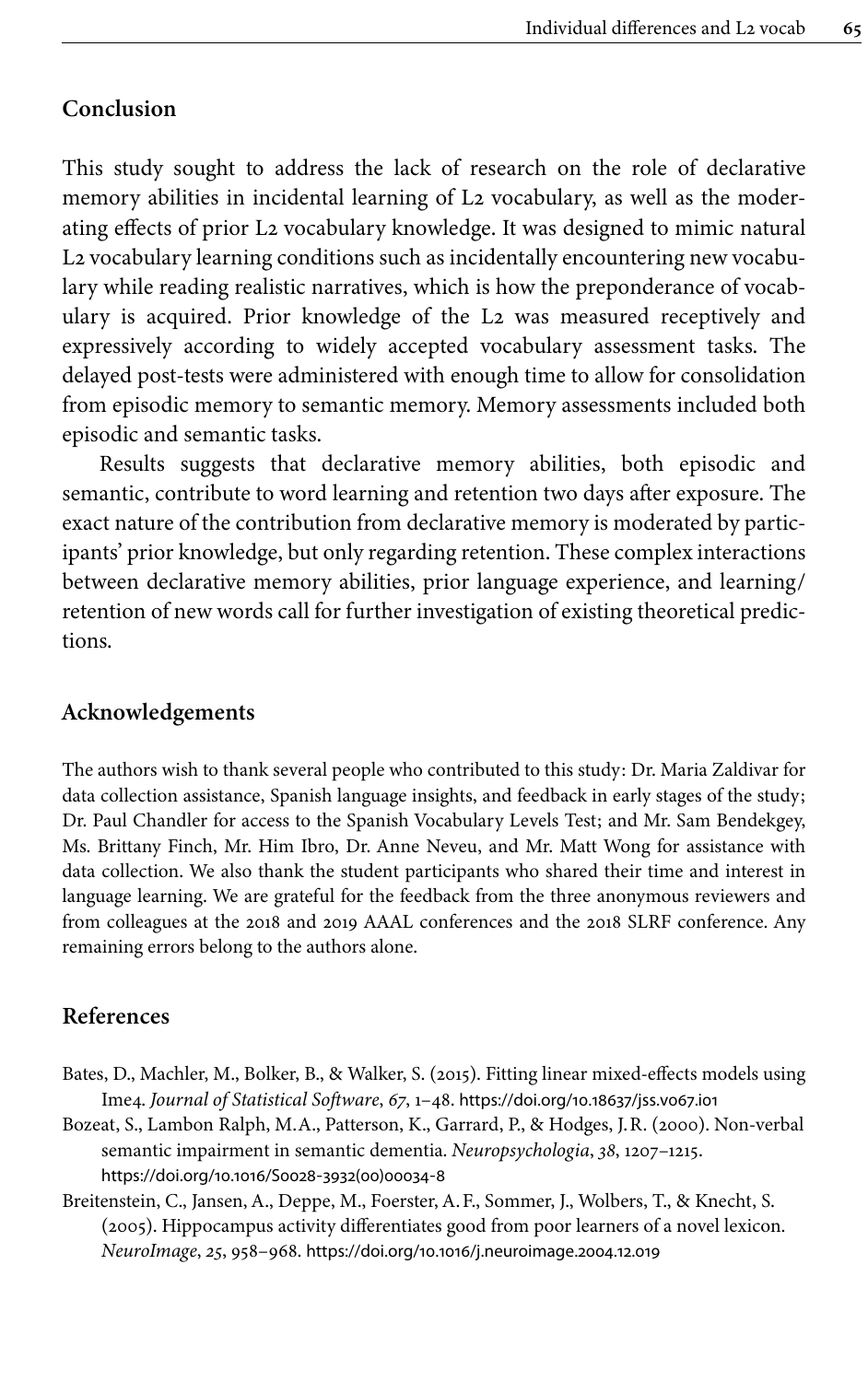- <span id="page-17-13"></span>Chandler, P.M. (2017, July). *A Spanish Vocabulary Levels Test*. Paper presented at the annual conference of the American Association of Teachers of Spanish and Portuguese, Chicago, IL.
- <span id="page-17-9"></span>Davis, M., & Gaskell, M.G. (2009). A complementary systems account of word learning: Neural and behavioral evidence. *Philosophical transactions: Biological sciences*, *364*, 3773–3800. [https://doi.org/10.1098/rstb.2009.0111](https://doi.org/10.1098%2Frstb.2009.0111)
- <span id="page-17-1"></span>Elgort, I., & Warren, P. (2014). L2 vocabulary learning from reading: Explicit and tacit lexical knowledge and the role of learner and item variables. *Language Learning*, *64*, 365–414. [https://doi.org/10.1111/lang.12052](https://doi.org/10.1111%2Flang.12052)
- <span id="page-17-12"></span>Hamrick, P., Graff, C., & Finch, B. (2019). Contributions of episodic memory to novel Word learning. *The Mental Lexicon*, *14*, 381–398. [https://doi.org/10.1075/ml.19019.ham](https://doi.org/10.1075%2Fml.19019.ham)
- <span id="page-17-0"></span>Hamrick, P., Lum, J.A.G., & Ullman, M.T. (2018). Child first and adult second language are tied to general-purpose learning systems. *Proceedings of the National Academy of Sciences*, *115*, 1487–1492. [https://doi.org/10.1073/pnas.1713975115](https://doi.org/10.1073%2Fpnas.1713975115)
- <span id="page-17-16"></span>Hamrick, P., & Pandza, N.B. (2020). Contributions of semantic and contextual diversity to the word frequency effect in L2 lexical access. *Canadian Journal of Experimental Psychology*, *74*(1), 25–34. [https://doi.org/10.1037/cep0000189](https://doi.org/10.1037%2Fcep0000189)
- <span id="page-17-8"></span>James, E., Gaskell, M.G., Weighall, A., & Henderson, L. (2017). Consolidation of vocabulary during sleep: The rich get richer? *Neuroscience & Biobehavioral Reviews*, *77*, 1–13. [https://doi.org/10.1016/j.neubiorev.2017.01.054](https://doi.org/10.1016%2Fj.neubiorev.2017.01.054)
- <span id="page-17-7"></span>Jamieson, R.K., Avery, J.E., Johns, B.T., & Jones, M.N. (2018). An instance theory of Semantic memory. *Computational Brain & Behavior*, *1*, 119–136. [https://doi.org/10.1007/s42113](https://doi.org/10.1007%2Fs42113-018-0008-2)-018-0008-2
- <span id="page-17-10"></span>Jiang, N., & Forster, K.I. (2001). Cross-language priming asymmetries in lexical decision And episodic recognition. *Journal of Memory and Language*, *44*, 32–51. [https://doi.org/10.1006/jmla.2000.2737](https://doi.org/10.1006%2Fjmla.2000.2737)
- <span id="page-17-11"></span>Kensinger, E.A., Ullman, M.T., & Corkin, S. (2001). Bilateral medial temporal lobe damage does not affect lexical or grammatical processing: Evidence from amnesic patient H.M. *Hippocampus*, *11*, 347–360. [https://doi.org/10.1002/hipo.1049](https://doi.org/10.1002%2Fhipo.1049)
- <span id="page-17-2"></span>Koda, K., & Miller, R.T. (2018). Cross-linguistic interaction in L2 word meaning inference In English as a foreign language. In H.K. Pae (Ed.), *Writing systems, reading processes, and cross-linguistic influences: Reflections from the Chinese, Japanese and Korean languages* (pp. 293–312). Philadelphia: John Benjamins. [https://doi.org/10.1075/bpa.7.14kod](https://doi.org/10.1075%2Fbpa.7.14kod)
- <span id="page-17-15"></span>Laufer, B., & Nation, P. (1999). A vocabulary-size test of controlled productive ability. *Language Testing*, *16*, 33–51. [https://doi.org/10.1177/026553229901600103](https://doi.org/10.1177%2F026553229901600103)
- <span id="page-17-3"></span>Lee, S., & Pulido, D. (2017). The impact of topic interest, L2 proficiency, and gender on EFL incidental vocabulary acquisition through reading. *Language Teaching Research*, *21*, 118–135. [https://doi.org/10.1177/1362168816637381](https://doi.org/10.1177%2F1362168816637381)
- <span id="page-17-4"></span>Malone, J. (2018). Incidental vocabulary learning in SLA: Effects of frequency, aural enhancement, and working memory. *Studies in Second Language Acquisition*, *40*, 651–675. [https://doi.org/10.1017/S0272263117000341](https://doi.org/10.1017%2FS0272263117000341)
- <span id="page-17-6"></span>McRae, K., & Jones, M.N. (2013). Semantic memory. In D. Reisberg (Ed.), *The Oxford handbook of cognitive psychology* (pp. 206–219). Oxford: Oxford University Press.
- <span id="page-17-14"></span>Nation, I.S.P. (1990). *Teaching and learning vocabulary*. Boston, MA: Heinle and Heinle.
- <span id="page-17-5"></span>Papi, M. (2018). Motivation as quality: Regulatory fit effects on incidental vocabulary learning. *Studies in Second Language Acquisition*, *40*, 707–730. [https://doi.org/10.1017/S027226311700033X](https://doi.org/10.1017%2FS027226311700033X)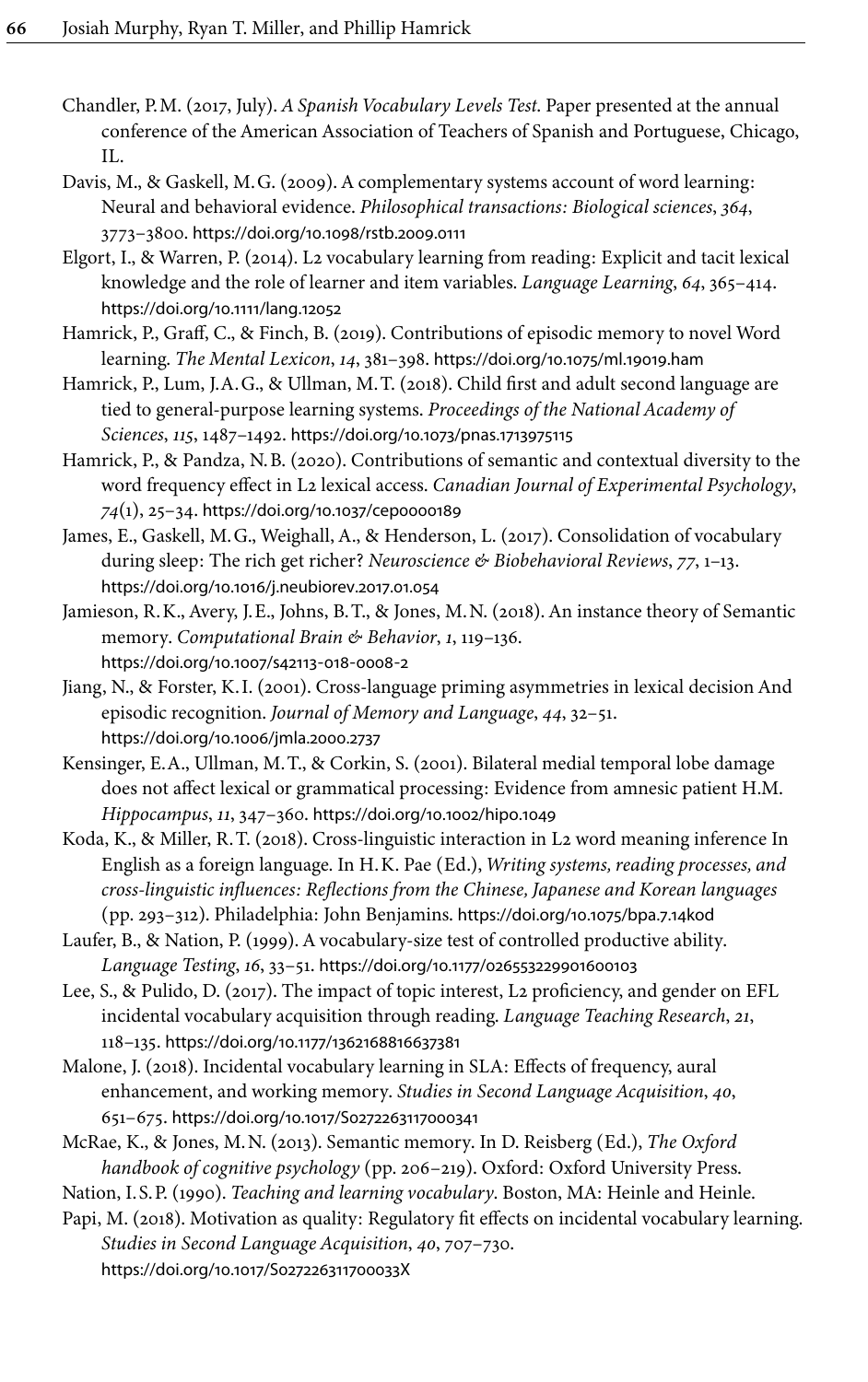- <span id="page-18-3"></span>Pulido, D. (2003). Modeling the role of second language proficiency and topic familiarity in second language incidental vocabulary acquisition through reading. *Language Learning*, *53*, 233–284. [https://doi.org/10.1111/1467](https://doi.org/10.1111%2F1467-9922.00217)‑9922.00217
- <span id="page-18-4"></span>Pulido, D. (2007). The effects of topic familiarity and passage sight vocabulary on L2 lexical inferencing and retention through reading. *Applied Linguistics*, *28*, 66–86. [https://doi.org/10.1093/applin/aml049](https://doi.org/10.1093%2Fapplin%2Faml049)
- <span id="page-18-12"></span>Pulido, D. (2009). How involved are American L2 learners of Spanish in lexical input Processing tasks during reading?. *Studies in Second Language Acquisition*, *31*, 31–58. [https://doi.org/10.1017/S0272263109090020](https://doi.org/10.1017%2FS0272263109090020)

<span id="page-18-5"></span>Pulido, D., & Hambrick, D.Z. (2008). The virtuous cycle: Modeling individual differences in L2 reading and vocabulary development. *Reading in a Foreign Language*, *20*, 164–190.

<span id="page-18-14"></span>R Core Team. (2015). Changes in R. *R Journal*, *7*, 293–297.

- <span id="page-18-6"></span>Renoult, L., Irish, M., Moscovitch, M., & Rugg, M.D. (2019). From knowing to remembering: The semantic-episodic distinction. *Trends in Cognitive Sciences*, *23*, 1041–1057. [https://doi.org/10.1016/j.tics.2019.09.008](https://doi.org/10.1016%2Fj.tics.2019.09.008)
- <span id="page-18-0"></span>Rott, S. (2007). The effect of frequency of input-enhancements on word learning and text comprehension. *Language Learning*, *57*, 165–199. [https://doi.org/10.1111/j.1467](https://doi.org/10.1111%2Fj.1467-9922.2007.00406.x)‑9922.2007.00406.x

<span id="page-18-2"></span>Stanovich, K. (1986). Matthew effects in reading: Some consequences of individual differences in the acquisition of literacy. *Reading Research Quarterly*, *4*, 360–407. [https://doi.org/10.1598/RRQ.21.4.1](https://doi.org/10.1598%2FRRQ.21.4.1)

- <span id="page-18-15"></span>Takashima, A., Bakker, I., van Hell, J., Janzen, G., & McQueen, J. (2014). Richness of information about novel words influences how episodic and semantic memory networks interact during lexicalization. *NeuroImage*, *84*, 265–278. [https://doi.org/10.1016/j.neuroimage.2013.08.023](https://doi.org/10.1016%2Fj.neuroimage.2013.08.023)
- <span id="page-18-11"></span>Takashima, A., Bakker, I., van Hell, J., Janzen, G., & McQueen, J. (2017). Interaction between episodic and semantic memory networks in the acquisition and consolidation of novel spoken words. *Brain and Language*, *167*, 44–60. [https://doi.org/10.1016/j.bandl.2016.05.009](https://doi.org/10.1016%2Fj.bandl.2016.05.009)
- <span id="page-18-13"></span>Trahan, D.E., & Larrabee, G.J. (1988). *Continuous visual memory test: Professional manual*. Psychological Assessment Resources.
- <span id="page-18-7"></span>Ullman, M.T. (2004). Contribution of memory circuits to language: The declarative/procedural model. *Cognition*, *92*, 231–270. [https://doi.org/10.1016/j.cognition.2003.10.008](https://doi.org/10.1016%2Fj.cognition.2003.10.008)
- <span id="page-18-10"></span>Ullman, M.T. (2007). The biocognition of the mental lexicon. In M.G. Gaskell, G. Altmann, & P. Bloom (Eds.), *The Oxford handbook of psycholinguistics* (pp. 267–286). Oxford University Press.
- <span id="page-18-8"></span>Ullman, M.T. (2014). The declarative/procedural model: A neurobiologically motivated theory of first and second language. In B. VanPatten & J. Williams (Eds.), *Theories in second language acquisition: An introduction* (pp. 135–158). New York: Routledge.
- <span id="page-18-9"></span>Ullman, M.T. (2016). The declarative/procedural model: A neurobiological model of Language learning, knowledge, and use. In G. Hickok & S.A. Small (Eds.), *The neurobiology of language* (pp. 953–968). San Diego, CA: Academic Press. [https://doi.org/10.1016/B978](https://doi.org/10.1016%2FB978-0-12-407794-2.00076-6)‑0‑12‑407794‑2.00076‑6
- <span id="page-18-1"></span>Ullman, M.T. & Pullman, M.Y. (2015). A compensatory role for declarative memory in neurodevelopmental disorders. *Neuroscience and Biobehavioral Reviews*, *51*, 205–222. [https://doi.org/10.1016/j.neubiorev.2015.01.008](https://doi.org/10.1016%2Fj.neubiorev.2015.01.008)